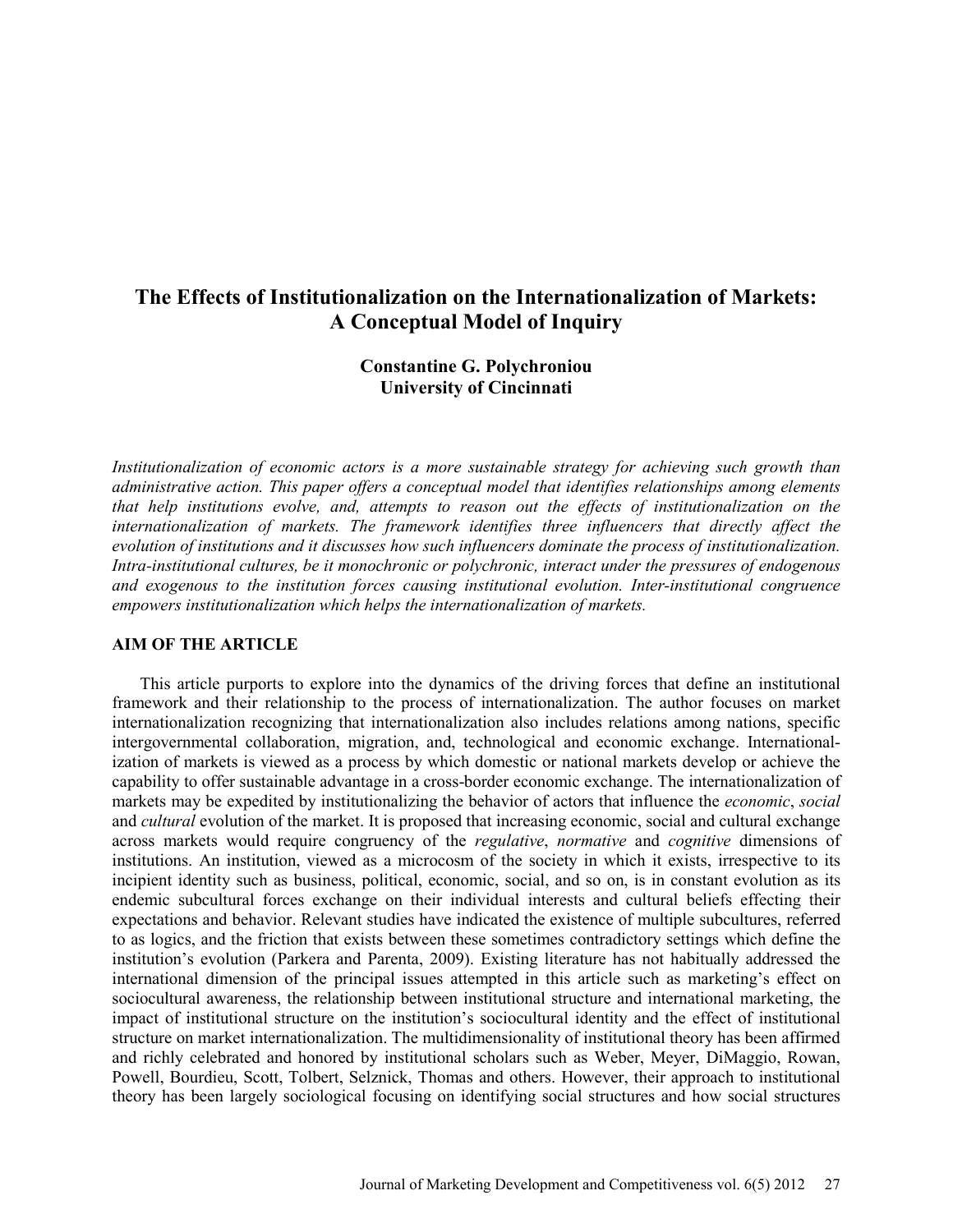cope with each other within the confines of organizational environments. In an era of increasing international trade, expedited through the process of multilateralism and regionalism, the emphasis has been on global governance whose role is to accommodate the drive for economic globalization. Under the framework of global governance globalization benefits and costs will be more symmetrical, achieving a more sustainable development of the global economy (Griffin, 2003). The role of supranational institutions and transnational organizations is thought to be central to achieving an optimum or near optimum global governance system (Polychroniou, 2012). In such environment the theory of institutionalization has been challenged to provide leadership in assisting state or private actors become engaged in global governance, in order to effectively produce an optimum design of market and social responsiveness. Non-state, private actors are increasingly assuming an active role in the design and construction of the institutional framework of global governance, warranting the institutionalization of transnational non-state governance (Katsikas, 2011). I argue, seeing the need for undertaking research into such new area, that a theory of *supranational institutionalization* is likely to be explored into by institutional scholars. In this article, culture is recognized as generic. Therefore, the terms business culture and national culture are used interchangeably given that the former stems from the latter.

## **INTRODUCTION**

The rate of internationalization is positively correlated to the increase of international trade which focuses on the economic value of the exchange and its prospective added value. Internationalization establishes the principles, rules and norms, embedded in the world economy, which define acceptable economic behavior by which to manage cross-border flows of capital, technology and goods and services (Yongjin, 2003). The progress in international trade has contributed to the architecture of internationalization since trade has been catalytic to socializing international exchange and instrumental to accentuating the importance of relative intercultural congruence. This has given rise to global governance which recently has been established to serve as a political-institutional structure for supporting global markets (Görg & Brand, 2006). Institutionalization has provided the framework indispensable for stimulating international trade, by way of specific trade agreements, lower trade barriers and a trade-friendly regulatory environment. However, operationally, international trade has been promoted by marketing whose knowhow and set of skills has helped with market penetration, demand generation, commerce proliferation and economic development. The influence of macro-level international marketing, which is importing and exporting, on economic growth and development is evidenced (Mullen, Beller et al. 2001). Beyond its definitive role on economic development marketing has been instrumental in bringing about awareness of the dynamic impact of culture, be it national or business, on economic growth and the growth of an economy. For instance, the exponential-like growth of regional trade agreements (RTAs) seems to be evidence of the impact of geographic proximity on trade development due not only to symmetries in information dissemination, lower direct and indirect trade costs and similar transaction-inducing advantages but also due to relative cultural homogeneity resulting from spatial nearness as well as entrepreneurial innovation which is empowered by marketing knowhow. Cultural distance<sup>1</sup> affects the level of institutional convergence or divergence. That is, the less the cultural distance or dissimilarity between two economies the greater the likelihood of institutional congruence. Conversely, the greater the cultural distance the less congruent the relevant cross-national institutional frameworks are expected to be. The effects of culture on institutional formation and change are manifest through a wide spectrum of economic behaviors and individual actions (Heydemann, 2008). Furthermore, cross-national institutional congruence promotes, and it is promoted by, cultural homogeneity. Empirical research suggests that cultural similarity results from four processes, such as, economic development, cross-national contact, social penetration of religious institutions and imperial legacies (Bonikowski, 2010). Cultural adaptation, an imperative condition for increasing market penetration, would be easier to achieve when cross-national institutional exchange has been cultivated producing greater understanding of relevant cultural dynamics. Adaptation presupposes that the marketing environment is different in terms of cultural idiosyncrasy, which affects both the design and implementation of the entire spectrum of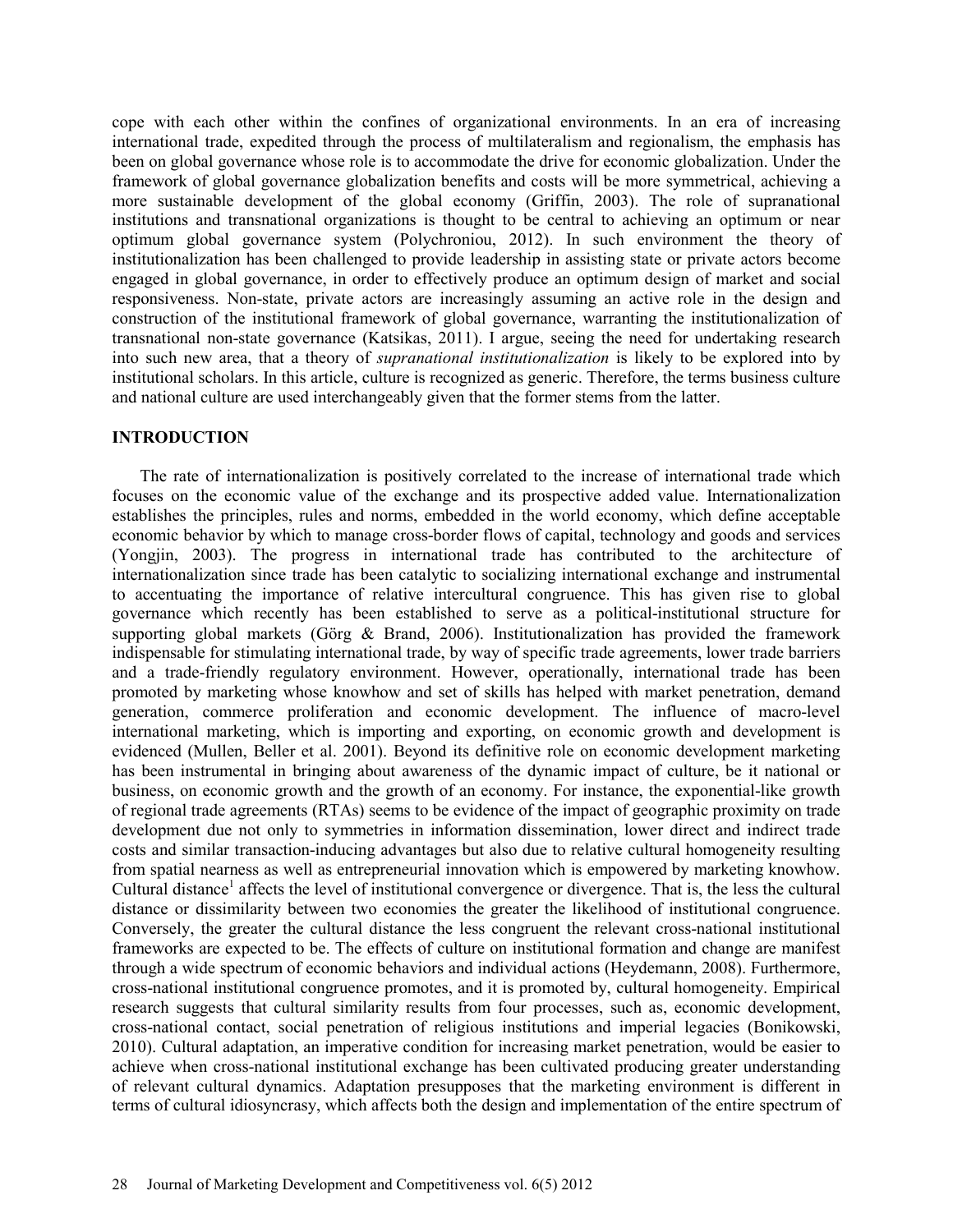marketing functions. Cultural idiosyncrasy may be affected by cross-national institutional exchange which in turn could potentially promote cross-national institutional symbiosis. The success of such symbiosis is positively correlated to the sociopolitical environment of cultures that reside in geographic proximity (McCall, 2009). Cultures evolve either internally, resulting from the breadth and depth of subcultural heterogeneity, or externally through reciprocal exchange producing intercultural adaptability and enhancing cultural adjustability. Adaptability is viewed as a mediator whose dialectical process results in effectuating cross-cultural adjustability. Such adjustability is further enhanced in cross-cultural environments that are characterized by relative identity consistency (Church et al. 2008). The presence of cross-cultural adjustability would seem to affect the formation of institutional identity and produce a greater understanding of broader supranational goals expediting an even greater degree of acculturation. Cultural awareness, resulting from acculturation, affects the process of policy analysis and institutional consistency (Geva-May, 2002). International marketing could not achieve sustainable functionality unless it observed relevant cultural imperatives or exclusives and other idiosyncratic characteristics that are pivotal to optimum decision-making, a process of acculturation. For instance, international goods such as food, clothing, music and so on, are subject to cultural approval which makes acculturation both a critical dynamic for a more targeted decision-making and a criterion for encouraging internationalization. The optimum development and the effective growth of internationalization are contingent on the harmonious and complementary collaboration between marketing and institutional evolution.

### **MARKETING EVOLUTION AND SOCIOCULTURAL CONVERGENCE**

Marketing does not just help economic development by increasing the number of transactions but it also subtly provides a forum for identifying cross-border homogeneous needs and for revealing the potentiality of heterogeneous preferences. Global marketing strategies focus on identifying global market segments to which they can offer a standardized marketing program. Standardization which is driven by the quest for increased efficiencies is relative given that a marketing program cannot be fully and invariably standardized. It has been argued that there may be global brands but there are no global motivations (Svensson, 2002). A global culture per se may not exist, however, we may reasonably conjecture that wants may be similar on a global scale, and, although consumers may differ in the way they pursue fulfilling their wants we can infer that they are motivated to do so. It is evident that marketing has helped reveal the influence of culturalization on both the quantity and quality of economic activity. It has been suggested that strategies for cultural development should be integrated with those of economic development (Nivin and Plettner, 2009). Comparative surveys have shown that national culture determinants such as individualism, perspectives on risk and so on affect investment behavior (Beckmann et al. 2008). Marini (2004) suggests that culture determines economic action such as wealth distribution and growth. For economic growth what is required is achievement motivation and trust. Furthermore, what has been generally proposed is that in order to promote economic development an economy must upgrade its relevant institutional framework to follow the pattern of a more advanced economy. It is also broadly accepted that institutional frameworks are considered necessary for bringing about economic development. Bangwayo et al. (2011) using the 2005 wave of the World Values Survey data for 43 countries found that institutions are important in facilitating adoption of values that are considered important for economic development. In order to contribute to economic development such institutions need to have an effective structure and employ a set of public policies that would be favorable to economic development. In a study conducted by Mathers and Williamson (2011) about capitalism's performance in certain cultures and the effectiveness or ineffectiveness of institutional constraints they concluded that culture does enhance the effectiveness of capitalism and its impact on economic growth. Institutional structure and policies need to be designed around the quality of cultural capital, that is, the quantity and level of social and economic exchange that exists in the economy, and assume the role of a catalyst. Such design will likely accommodate an orderly but controlled evolution of culture since institutional rules are designed to safeguard and promote cultural adaptation. Shubin (2010) suggests that people with less-valued cultural capital are disadvantaged in that they have limited access to social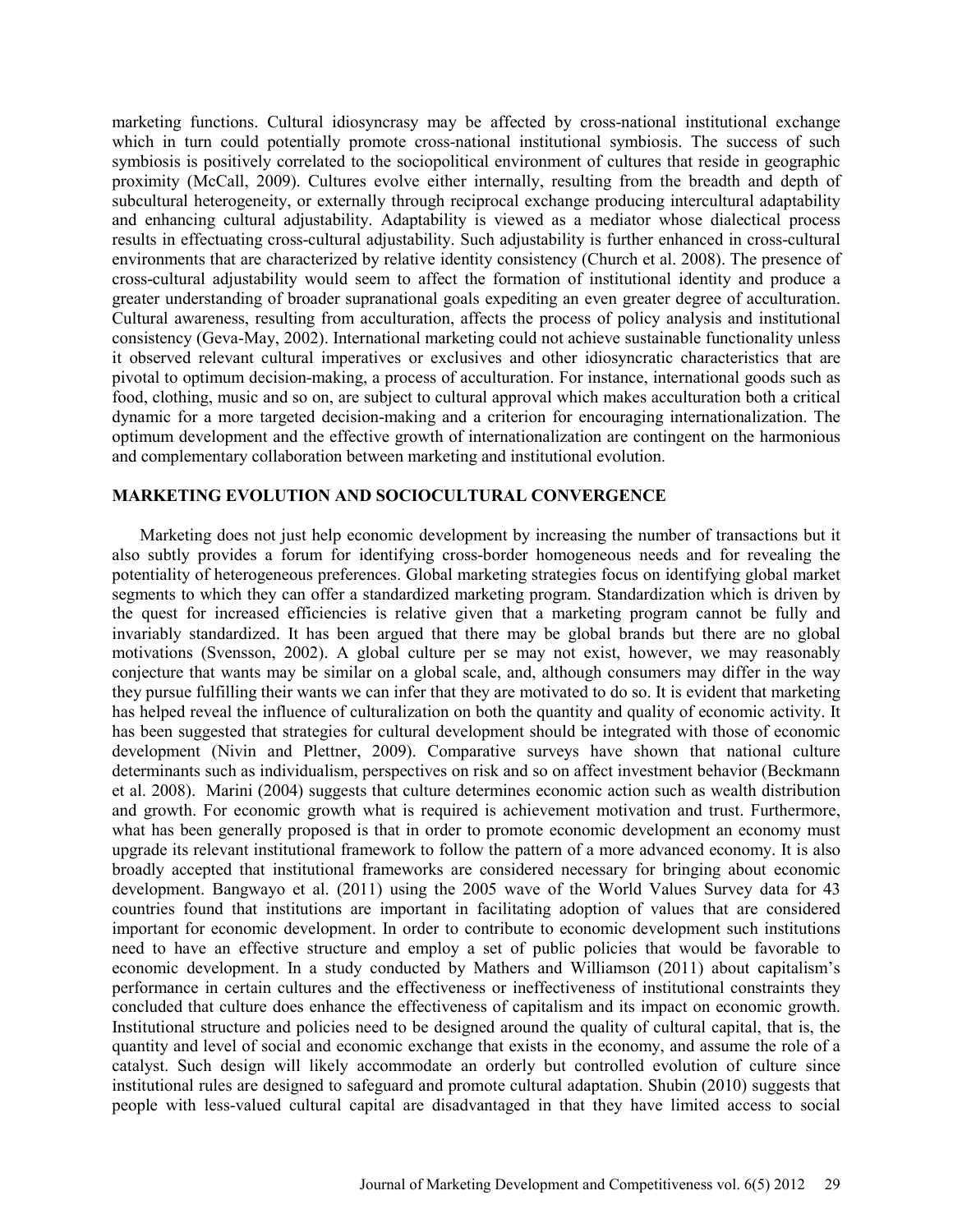resources and that such cultural capital degrades social bonds and restricts people's capabilities for economic growth. Cultural capital may be upgraded or increased by an institutional structure that has been permeated by marketing technocracy.

#### **IMPACT OF INSTITUTIONAL STRUCTURE ON INTERNATIONAL MARKETING**

The essence of institutional structures is to align discordant or inharmonious forces in an environment, be it sociocultural, political or economic, by which to facilitate not only activity and performance but also to help imbue with and effect evolution of managed change. Yul (2004) studying the industrialization policy of Japan and Korea found that first, policy variations stemmed from preexisting developmental institutions and second, that such variations are also affected by how the evolution of structures affects the options of decision-makers. Institutional actors, due to their legitimate authority, employ relevant structures by which to command governance. For instance, it has been suggested that EU treaty reforms affect structure and decision-making and that shifts in inter-institutional operations affect intra-institutional politics (Naurin and Rasmussen, 2011). Such legitimate authority empowers institutional actors enabling them to act as cultural catalysts for effectuating sustainable cultural evolution<sup>2</sup>. The goal would be to both moderate cultural complexity and weaken intercultural barriers. In a relevant study Dubois (2004) suggests that institutionalization comprises among others cultural agents and that institutionalization process could change social and political relations. Furthermore, cultural evolution targeted on harmonizing intercultural differences or lessen their impact can have a favorable and sustainable influence on the proliferation of international marketing and its global development. For instance, different cultures perceive the value to organic foods differently, a cultural positioning which directly affects marketing decision-making to employ either a customization or a standardization strategy, making cultural awareness a pivotal decision-making criterion. A recent study revealed that consumers in the United States, Canada and the United Kingdom who showed preference for organic foods had little understanding of their domestic market's standards, showing weak cultural predisposition. Under the circumstances, the study concluded, harmonization or even the development of a new international standard should be pursued (Sawyer, Kerr et al. 2009). Moreover, it has been suggested that divergent cultures may engender heightened conflict with deleterious effects on channel performance (Mehta, Anderson et al. 2010). Such conflicts may best be managed within the dimensions of an institutional framework which is, by definition, capable of achieving relative harmonization.

#### **THE CONTEXTUAL CHARACTER OF INSTITUTIONALIZATION**

Institutional theorists in their effort to analyze and understand the process of institutionalization have proposed a three-component model. Collectively, the three-component framework is defined by three influencers, namely, the *cultural-cognitive* activities emanating from the sphere of culture (Scott, 2001), (Powell and DiMaggio, 1991), *regulative* activities resulting from economic expediencies (North, 1990) and *normative* activities which define sociological structures (Parsons, 1934/1990). Each of these components is thought to be governed by a philosophy and relevant rules which prescribe a particular behavior that interacts with the behaviors of the other components. For instance, the exchange between self-interest and social interest would likely portray an interaction of regulative and cultural-cognitive behaviors that may be critical and which may impact the socioeconomic and political structure of an environment (Polychroniou, 1990). The three influencers exhibit variant rationalities toward achieving their systemic goals, as they are guided by different values. Although delineating the effects of such distinct behaviors on the evolution of those components may be feasible, determining the relevant interactive effects is rather daunting given the incessant and unwavering institutional exchange between the above components and the relevant institutional players. International conditions reflect the degree or level of congruence that underlies cross-border or supranational institutional frameworks. Supranational institutionalization may thus be viewed as having catalytic influence over the development of internationalization. The extent to which internationalization may increase would depend on the strength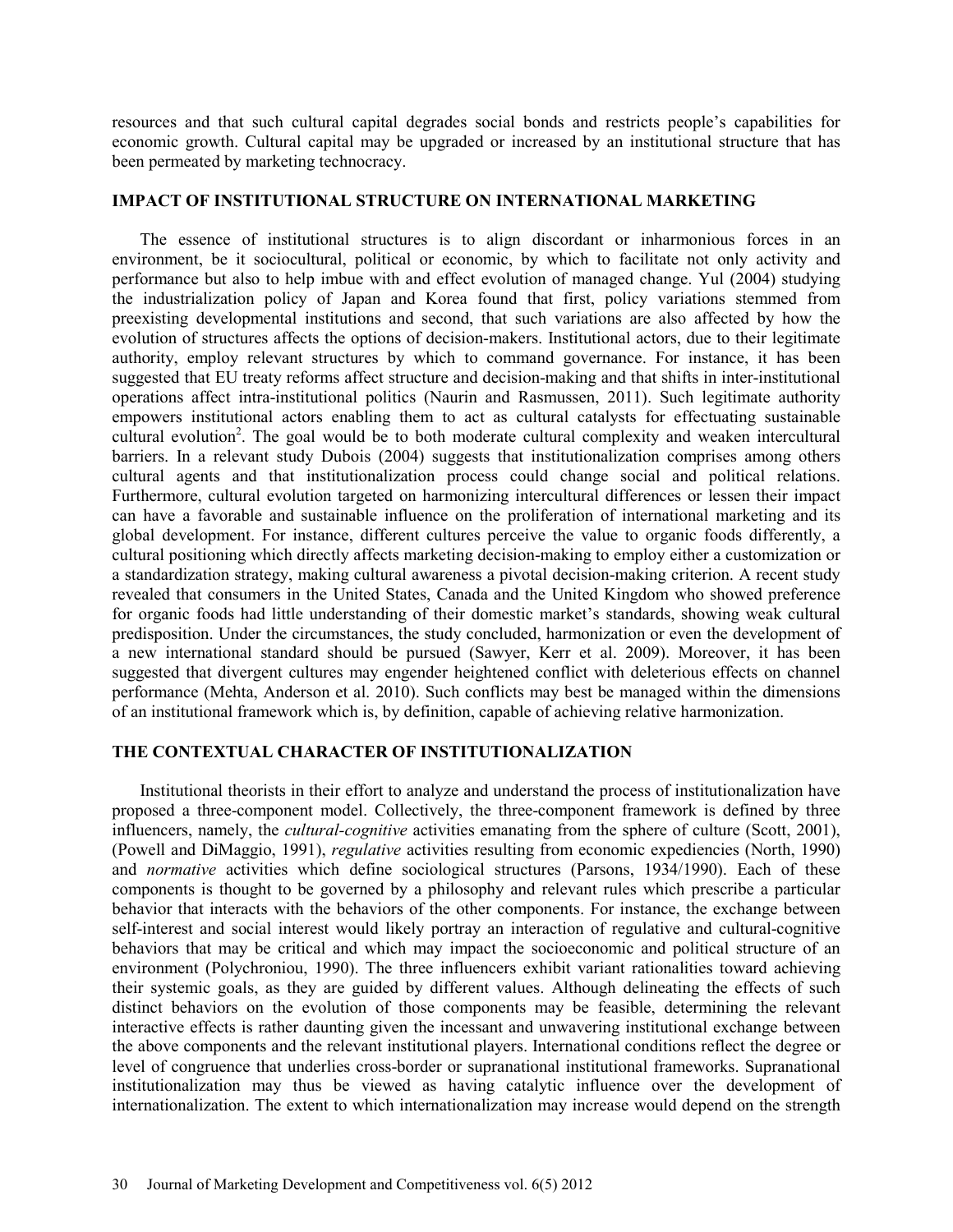of the symbiotic relationship between and among the above components and the relevant institutional actors. Internationalization activities are a product of imperatives decreed by cultural values and evolutionary forces embedded in the process of internationalization. Such forces prescribe the political, social and economic processes of the environment and they are most efficacious when they are organized under an institutional framework. The extent to which said institutional frameworks exert their influence is depicted in the way in which they are able to affect implementation of marketing programs and the proliferation of marketing. Hassler (2006) studying the Indonesian consumer market found that the regulatory policy framework influences firm-specific behavior and marketing strategies. In a relevant study Önsel et al. (2008) concluded that the firms' competitive advantage in global markets depends on, amongst other things, the efficiency of public institutions. Theories which largely ignore the role of institutions are not intellectually sound because it is known that markets cannot work without institutions (Needham, Segeren et al. 2011). The argument is considered plausible given that markets reflect cultural variations which if not assessed and carefully considered they are likely to impede economic growth and development.

#### **INSTITUTIONALIZATION OF CULTURE**

Cultural values may be expressed randomly and individually or they may be organized under a formal institutional structure which would define interests to be pursued, categorize values as dominant and subordinate, set collective goals, identify actors and empower them with a mandate to implement programs. A formal structure would be instrumental in solidifying the practice of cultural values but more importantly in socializing younger or new members in the given cultural values. The institutionalization of cultural values is a shield that protects both the identity and existence of such values but it also has the capability of becoming an agent of change which can mediate to bringing about transformation or cultural evolution. For instance, the World Bank has used institutional and cultural transformation to promote rational economic activity and legitimize reforms aimed at reshaping the values in order to facilitate entrepreneurship and competitiveness (Taylor, 2010). An institutional survey, designed to promote strategic development at an educational institution, found that key pedagogic issues would need to be addressed in order to promote cultural change (McLinden and Edwards, 2011). Cornia (2010) in analyzing the dynamics of change that affected the Mediterranean journalistic culture found that the journalists' professional culture was affected through the exchange with EU institutions showing its adaptation to EU institutions' specificities resulting in a Europeanized journalistic practice. Institutionalization is able to justify expediency for transformation by assessing the impact of cultural idiosyncrasies such as historic background, heritage, traditions, customs, spirituality, and so on and bring about an orderly evolution of such transformation. Furthermore, institutional transformation is a purposeful and profound change that permeates the institution affecting its institutional culture (Eckel and Kezar, 2003). It is affected by exogenous factors such as inter-institutional relationships, government policy and regulation, relevant intergovernmental agreements and other supra-institutional actors as well as endogenous factors that define the purpose of the institution per se such as its mission, structure and process. For instance, humans face constraints which sometimes they challenge triggering changes, at the scale of the social group, which produce rule changes (Smajgl, Izquierdo et al. 2008). McMahon (2005) in studying how the transnational involvement has changed the way Romanian ethno-political institutions approach national problems concluded that transnational involvement has had a positive effect on the transformation of institutional actors. Institutional transformation necessitates a change in rationality which guides decision-making. A change in rationality is plausible and feasible because criteria are different. This means that in order to increase uniformity in rationality and avoid systemic entropy the system would have to employ cultural demythicization.<sup>3</sup>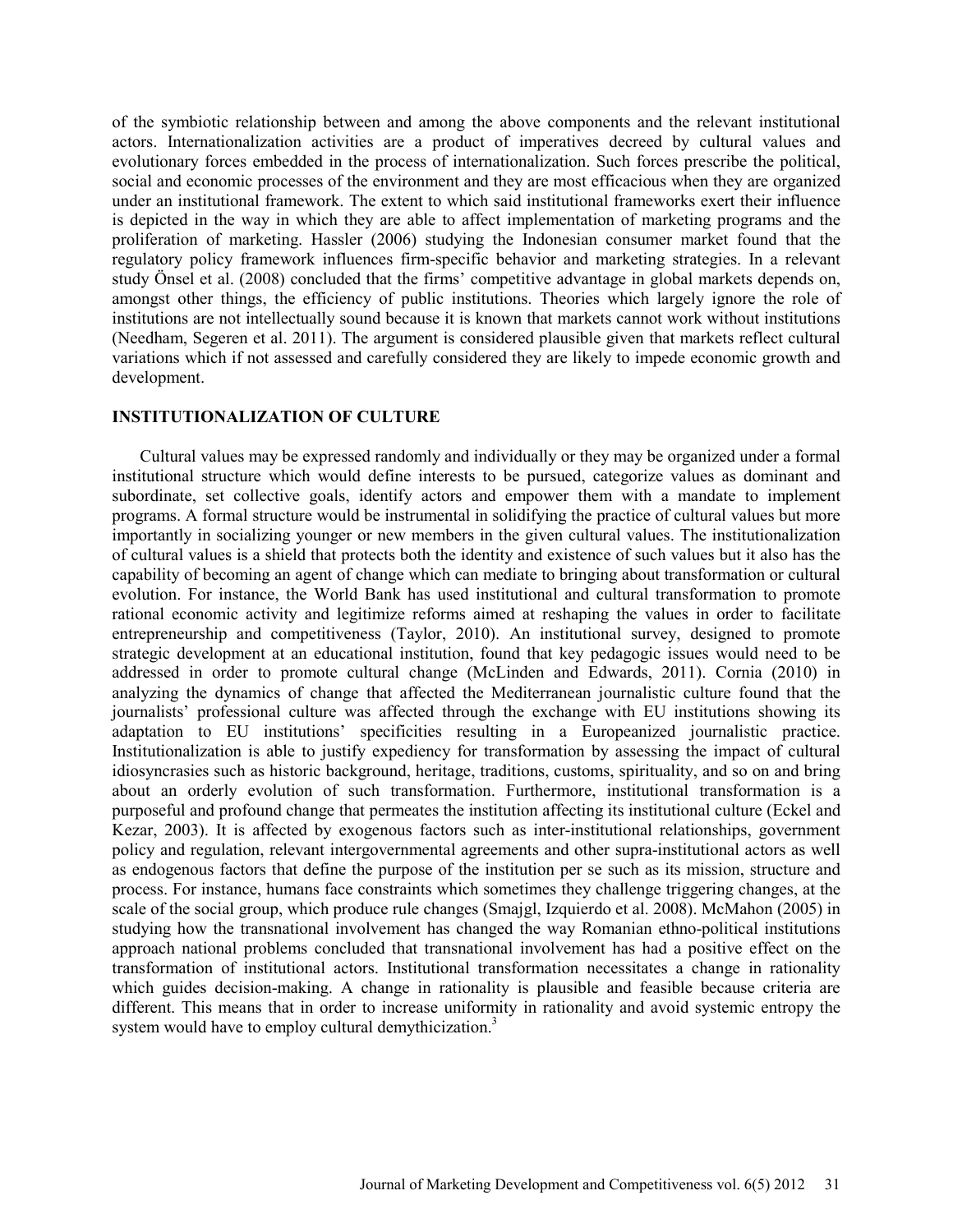### **INSTITUTIONAL STRUCTURE'S IMPACT ON SOCIOCULTURAL FRAMEWORKS**

Institutional theorists have long attempted to identify, analyze and understand the similarities and differences between institutions. This may readily be viewed as a rather straightforward exercise but in reality it is daunting to sift through the plethora of diverse driven actors, and assess the interactive effects among them. In order to assess institutional similarity we need to identify those structural forces that define institutional identity. Lopez and Scott (2000) define institutional structure as a domain in which normative and cultural exchange establishes agents' expectations and determines their mutual on-going relations. Institutional structure engages a variety of relational structures that define the institution's social structure which depicts the interconnectedness to which agents are professionally and culturally committed (*ibid*). Elder-Vass (2006) has suggested that relational structure can be thought of as the entire entity which is made up by its parts and their interrelationships. Fleetwood (2008) concluded that social structures effect, influence and shape institutions through rules, norms, values and customs. Furthermore, Archer (1995) differentiated between social and cultural structures interacting within an institutional structure. In practical terms, the incipient structure would be defined by the scope and mission of the institution which is a universal developmental entity. For instance, a societal institution such as a nonprofit organization would have a distinctly different scope than a governmental institution such as a central bank. It would, then, seem that incipient structure similarity is defined by institutional scope and that it would be governed by the *regulative* construct. Institutional activity is performed by the social structure of the institution. It is that social structure that defines the identity of the institution and determines the path to accomplishing institutional goals. Inter-institutional similarity may be promoted using the *regulative* construct because its activities and relevant goals are universally accepted and pursued. For instance, all institutions wanting to be efficient and effective will seek to employ legislation that would help them achieve that. However, efficiency and effectiveness are perceived differently depending on the *cultural-cognitive* construct. For instance, the northern countries of the EU view efficiency and effectiveness differently than their southern counterparts. The proposition to using the regulative construct is based on the assumption that it is largely an objective, rational and technocratic setting, elements which can commonly be used by institutions which might be dissimilar culturally. International agents such as marketing should be promoting the institutions' use of a *regulative* construct in an effort to bring about integration of cross-border institutional frameworks and relative market homogenization. DiMaggio and Powell, (1983) said that institutions through collaboration may become similar without producing synergies. The possible lack of positive synergies results from a misalignment of regulative, cultural-cognitive and normative activities between or among institutions. For instance, low-context task-oriented business cultures (Northern or Anglo-saxonic) are dominated by regulative activities whereas high-context relationship-oriented ones (Southern or Asian) are dominated by culturalcognitive activities. The effects of these disparate orientations are manifest in terms of both efficiency and performance, with the business culture showing greater actual or potential competitiveness and capability for deeper penetration of international markets when dominated by the "regulative" construct than when dominated by the "cultural-cognitive" one.

### **INTERNATIONALIZATION OF MARKETS AND INSTITUTIONAL STRUCTURE**

In assessing the evolution of international markets the impact of institutional structure and institutional behavior is viewed as determinants of both sustainability and speed with which international markets may evolve. However, the degree of sustainability and rate of speed with which international markets evolve assume even greater importance and point to the catalytic contribution of institutionalization. Evolution of international markets can be thought of as a process by which national markets are penetrated and gradually permeated by international marketing forces whose paramount goal is to expose to and socialize the national market with internationally accepted standards. The process of internationalization is influenced by the continuous interplay between institutional *structure* and institutional *behavior*. Institutional structure is prescribed by the sociocultural infrastructure and defined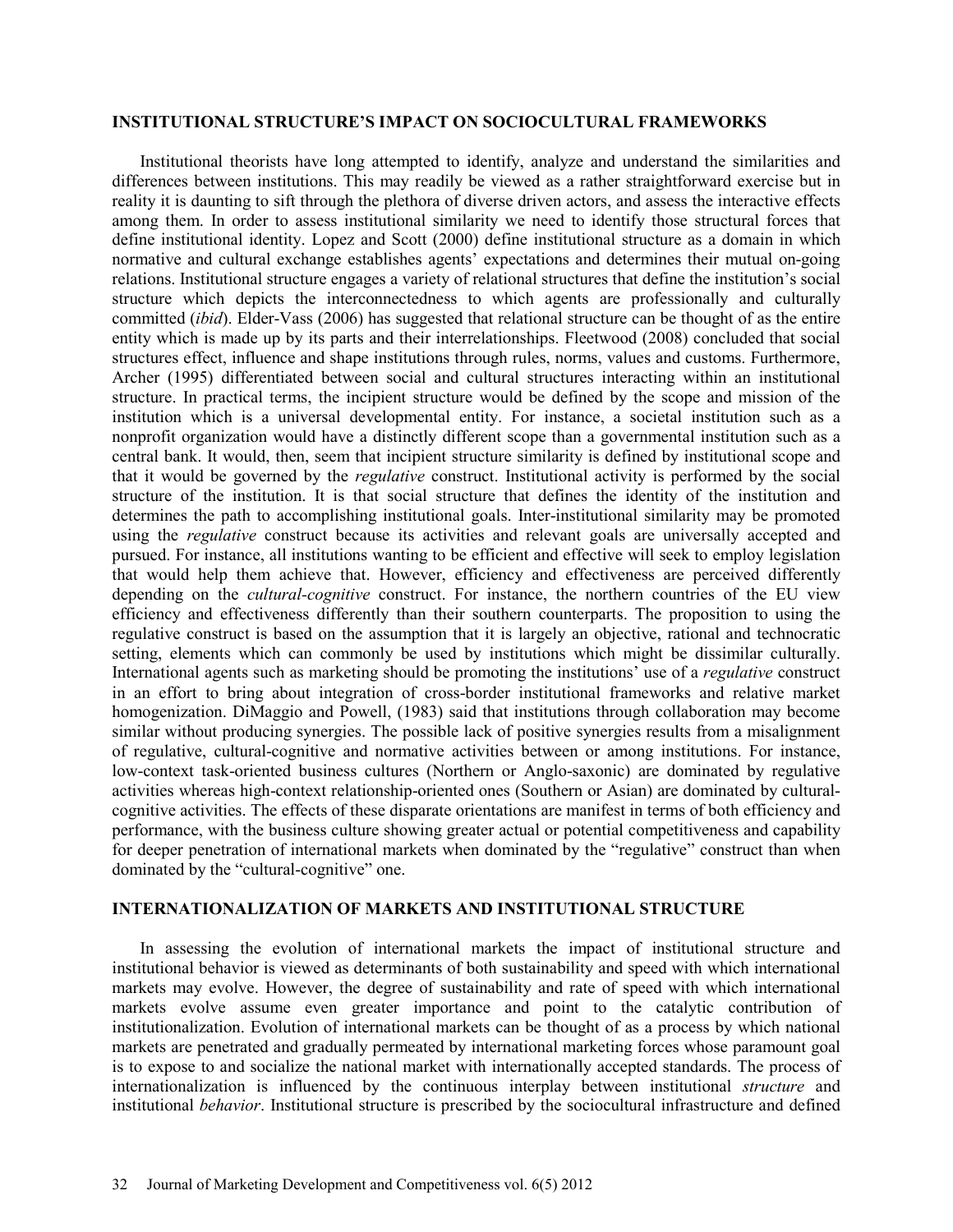by the formal authority relationships and the principles, rules, standards, actions, and prescriptions which the institution must use in order to achieve set goals. Institutional behavior, on the other, hand, denotes the complex of sociocultural and even subcultural elements which inspire, motivate and prescribe how agents are to act and react within the institution. Such behavior is induced by attitudes that have resulted from sociocultural idiosyncrasies, potentially causing conflict leading to institutional inflexibility impeding adjustment and thwarting institutional effectiveness. For instance, Kloot (2009) using Bourdieu's theoretical framework of institutional change found that conflict between teaching and research influences foundation programs because such conflict results from two forms of power, namely, academic capital identified with institutional hierarchy and intellectual capital resulting from autonomy of science. Institutional change may also be effected by the distinct values of subcultural settings that may exist within the institution. The institution of religion directly influences not only trade and economic activity but also other formal or informal institutions which also directly influence economic activity (Lewer and Van den Berg, 2007). Enyedi and O'Mahony (2004) found that the Hungarian state has granted maximum autonomy to Church while the Czech state discourages the Church from being a political actor. As a result these two apparently different government policies, with the Hungarian state employing the German model whereas the Czech state employing the French model, have propelled the Church to establishing different institutional goals. The Czech-controlled Church strives to emancipate itself from the state whereas the Hungarian one set as its goal to contend with new religious movements. For instance, a given institutional cultural setting that is made up of a number of religious subcultures with distinct subcultural values is likely to produce conflicting interests or goal disharmony resulting in suboptimum institutional competence. Institutional rigidity affects the rate of internationalization and lessens the potentiality for achieving inter-institutional goal congruence which is considered a core driver of internationalization. Wessels (2005) observes that in Europe there is a high degree of diversity with regard to how national parliaments should perform, a reality which will slow down Europeanization and will expedite national institutional change and adaptation of national parliaments. For instance, the present (at this writing) problems in the Eurozone have sprung up as a result of the absence of fiscal unification which the incipient Eurozone states, when they were authorizing the monetary unification through the Maastricht Treaty of 1992, showed political incapacity to take on integrating their public financial policies. The lack of political will to venture beyond the monetary unification signifies the interworking complexity of national institutionalism and its relevant endemic propensity to defend against exogenous influences. Institutions are multilevel frameworks, that reflect a segment of the society and, which comprise heterogeneous agents who in an effort to coordinate their needs negotiate competing with each other (Brousseau & Raynaud, 2011). The various agents are guided by a complex of cultural and subcultural imperatives<sup>4</sup> and influenced by intra-institutional vertical and horizontal relationships as well as other inter-institutional real or perceived circumstances. For instance, members of high-context and low-context cultures view trust or authority differently. As a result, formal and informal relationships have a different impact on agents' behavior both within and outside their institutional environment. Groenewold and Sam Hak Kan Tang (2007), in studying the effects of Hong Kong's changeover of sovereignty on democratic accountability, found that the 1997 institutional changeover had a negative effect on democratic accountability resulting in slowing down the growth of GDP. The Asian financial crisis led to reform of policies and institutions in some areas and in some countries of Southeast Asia but not in others because policymakers did not know either what to do or how to do it (Ritchie, 2005). If institutional change is politically instigated the agents will likely show stiffer resistance to it than they are likely to exhibit if change is incited by cultural expediencies. That is, the agents are more prone to defend their standing by assuming a less flexible negotiating position, if the institutional change concerns cultural values. For instance, Gershtenson, Ladewig and Plane (2006) found that people are more likely to approve of institutions when such institutions are controlled by the political party with which they identify, an institutional approach that influences trust. Misalignment of cultural values or the mere perception of such misalignment is the source of communication breakdown or miscommunication. Cultural values, norms and habits constitute the unspoken and invisible force that determines intrainstitutional harmony and defines the inflexibility or responsiveness with which exogenous institutional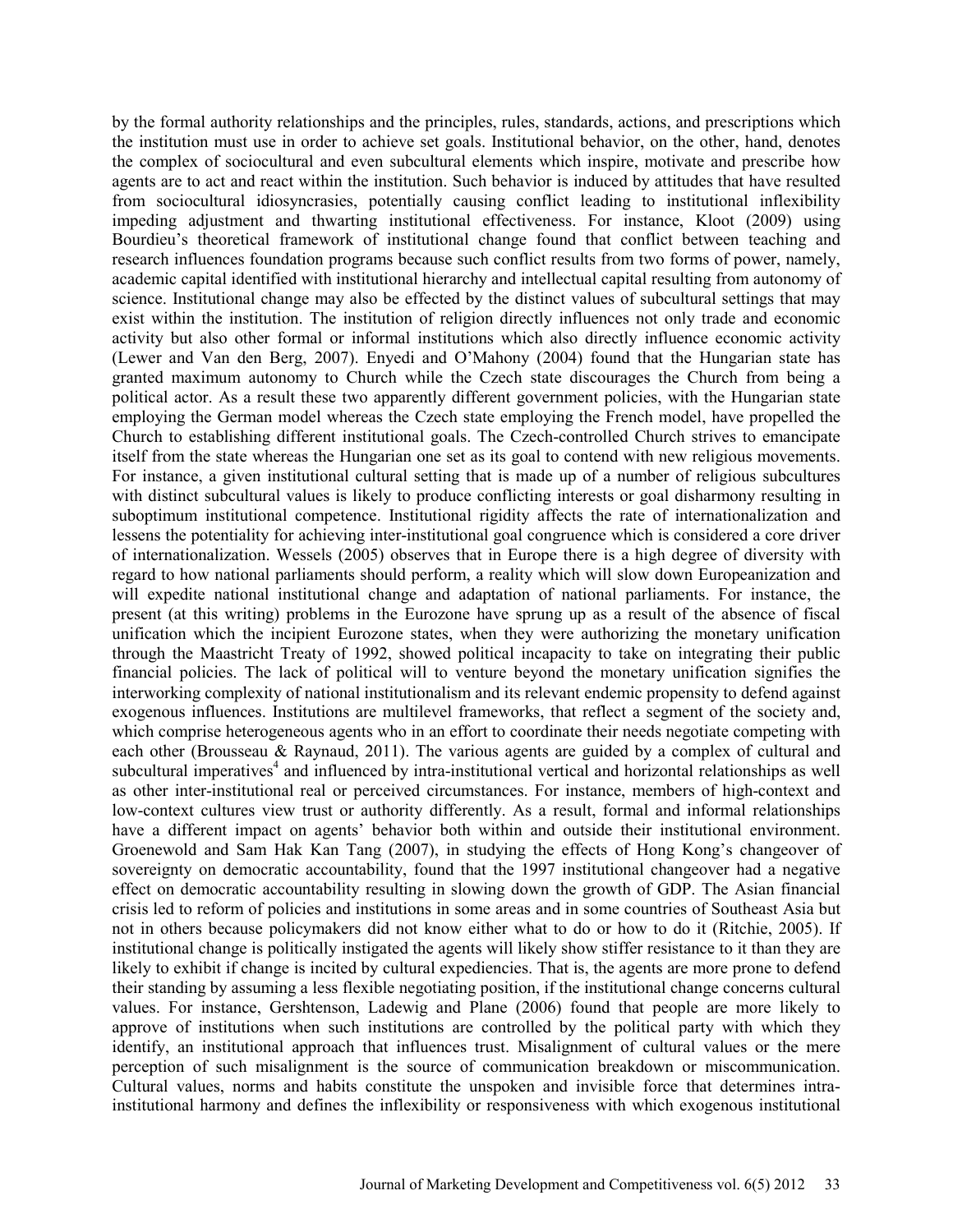influence is managed. The responsiveness with which an institutional cultural framework handles interinstitutional influence would depend on how such influence addresses the needs of the agents. For instance, the shift in the political and administrative culture of East Germany reveals how the rapid shift to a market-driven economy has caused an array of institutional and cultural transformations (Leuenberger, 2007). Intra-institutional transformation is effected by rules that have been set through the institution's mandate and by culture-induced relationships that guide agents' behavior. The rate of institutional evolution directly depends on the rigidity of the dominant culture of the institution. For instance, values such as nationalism and traditionalism or the attitudinal predisposition of centrism, present in the sphere of international marketing, define the level of rigidity that may characterize a particular culture. The nature of such rigidity is determined by its propensity to embrace, what evolutionary transition may bring, through adaptation. Delanty and O'Mahony (2009) suggest that adaptation means bringing together the old and the new in a way that underscores legitimization and produces a political outcome, making relatively rigid cultures more pluralistic. That being accepted, I offer the hypothesis that the institutional evolution of culture depends on the structure, adaptability, balance and scope of institutional framework and the culture's orientation toward economic development. For instance, contrasting task-oriented and relationship-oriented cultures shows that the former displays a greater orientation toward economic goals than the latter whose greater focus is on social ends, affecting institutional evolution differently. Brousseau, Garrouste and Raynaud (2011) suggest that our understanding of what drives institutional evolution depends on assumptions about individual rationality and the role of social efficiency.

## **A CONCEPTUAL MODEL OF THE INFLUENCE OF INSTITUTIONAL INNOVATION ON INTERNATIONALIZATION**

The model I have developed attempts to help institutionalization innovate a new approach by which to cultivate synergies arising from inter-institutional collaboration and which may be used to analyze the propensities that dominant institutional drivers are likely to show in the process of their evolution. I have classified the various institutional drivers for global change into three distinct categories. These are: supranational institutions such as IGOs (intergovernmental organizations) formed through and for intergovernmental cooperation; INGOs (international nongovernmental organizations) largely representing or advocating socioeconomic issues; and, TNCs (transnational organizations) which are effectively weaving up a system of global governance by seeking, on the one hand, to capitalize on the benefits of market homogeneity and, on the other, to mitigate the inefficiencies of market heterogeneity. These are intra-global organizations which seek to achieve relative socioeconomic equilibrium and intercultural symbiosis (Polychroniou, 2012). In defining their goals and developing their strategies these drivers are motivated by distinct principles that represent what they identify as an optimum combination of *idealism* and *pragmatism*, or, *wants* and *needs*. It is, therefore, given that these drivers qualify criteria and prioritize expediencies differently. For instance, a cultural institution will use different criteria and labor to achieve goals that represent institutional identity and promote institutional values. By contrast, an economic institution will be driven by purely economic goals, as those define the institution's identity and determine its core values. Ferrari, et al. (2009), in a study exploring the relationship between students' perception of their institution's mission identity, found that students highly engage with institutional activity if such activity reflects the mission of the institution. So, institutional goals are best adhered to if they are perceived to be congruent with institutional identity and values. I conjecture that internationalization is a function of the degree of inter-institutional congruence.<sup>5</sup> Internationalization is best driven by a synthesis of global institutions that provide an environment in which global-wide frameworks are positioned, by design, to accommodate and promote international exchange. Chorev (2005) speaking of the impact of the World Trade Organization (WTO) on domestic trade policies suggested that the institutionalization of the international organization is one of the transformations that affect the political influence of those actors who participate in the process of globalization and that internationalization is facilitated by transforming existing institutional arrangements. Laffan (1998)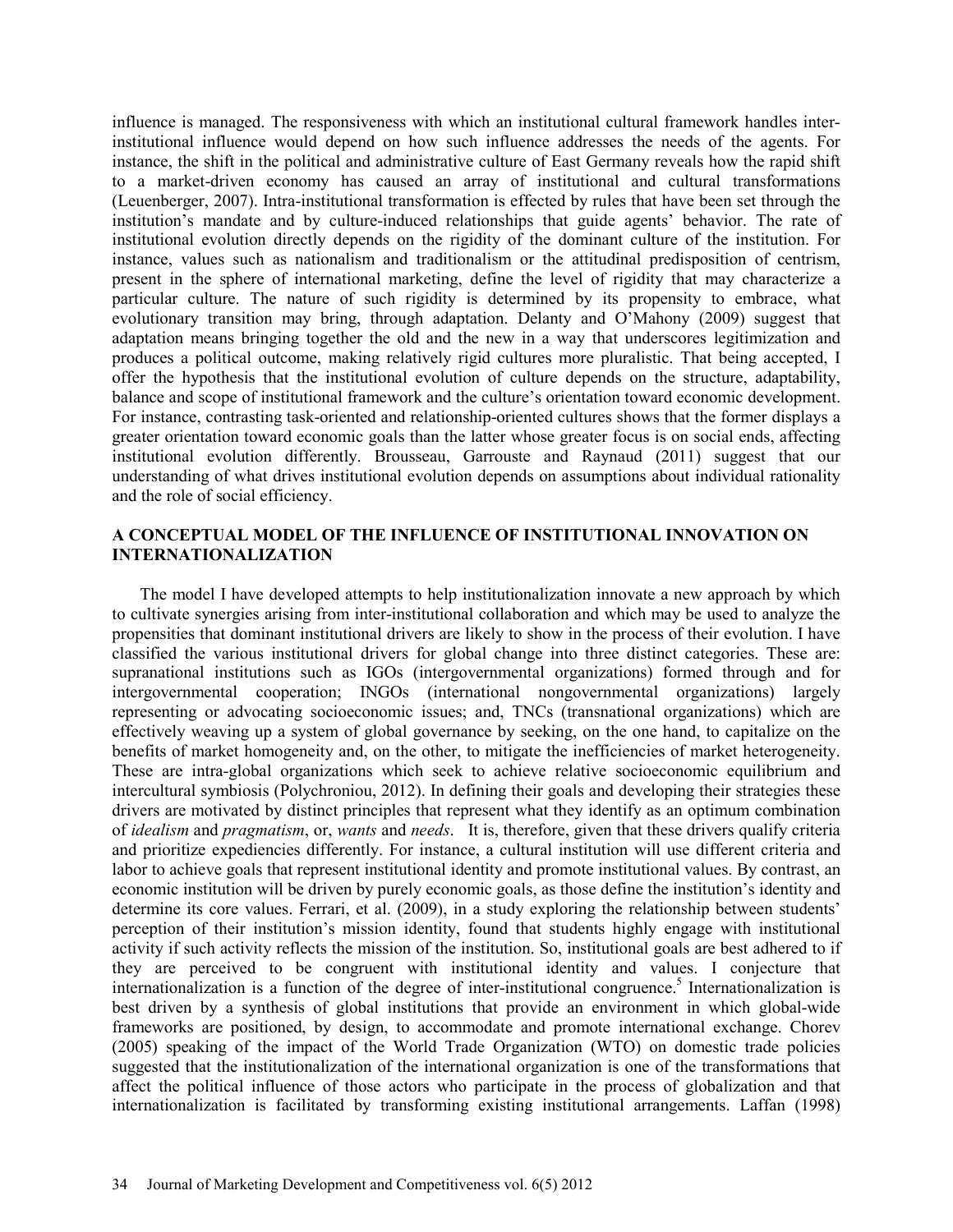concluded that the European Union (EU), using institutionalization, has developed a distinctive model of internationalization by focusing on creating both a market space and a community. The effects of internationalization be it economic (market) or sociocultural (community) exchange are a function of the presence or degree of institutionalization of the participant actors. Institutionalization helps harmonization and enhances actors' propensity to rationalize goal uniformity resulting in increased internationalization. Uniformity of goals is essential to furthering integration and greater exchange achieving deeper institutional cohesion and greater internationalization.

### **THE MODEL**

In diagram "A" I offer a 2-dimensional schematic relationship of the model's *regulative* and *cognitive-cultural* components and an attempt is made to delineate their interaction effects and observe resulting potential accommodations. The *normative* aspect, referred to above as "normative modeling", is viewed as the how-to method which the above two components have to use in implementing their goals. The impact of the above two components, namely, *regulative* and *cognitive-cultural* on the institution's transition capability varies depending on which component is dominant and which is subordinate in a given institution. Units of 'regulation' are likely to have different weight than units of 'culture' depending on the character of the institution, its mission and its actors. Thus, the diagram is a simplified delineation of the transition and does not describe the transitory degree between different levels of each component in the two-dimensional space.

## *Proposition I: The nature of institution designates the particular values that guide its course.*

In arguing the rationality of the model I recognize the importance of achieving relative institutional optimality.6 This normative model delineates the effect of institutional evolution on internationalization by analyzing two distinct institutional drivers, *Regulative* and *Cognitive-Cultural*, commonly empowered by the *Normative* dimensions, and assessing their differential impact on the process of internationalization. Institutional evolution is driven by either the individual impact or the synergistic effect of the above three distinct drivers acting in a non-sequential mode. *Regulative* comprises a set of elements that are relatively well-defined and structured, such as, administrative values, economic policies, international trade principles, intergovernmental trade agreements, regulatory frameworks and activities and the like. *R*egu*lative* espouses a monochronic/agenda-oriented culture whose preeminent goal is the efficient achievement of technocratic goals such as economic, political and other macro-goals. Institutional organizations such as central banks, bureaus of economic analysis, office of management and budget, the Institute of International Finance (IIF) and other administrative organizations embrace a *regulative* culture which emphasizes clear objectives and goals achieving a great degree of intrainstitutional homogenization. Institutions that function within a *regulative* culture exhibit greater cohesiveness, are better positioned to engage in inter-institutional collaboration and promote integration. Cockerham (2010) in his investigation of the regional integration of ASEAN found that although norms and values have affected integration the process of integration has been spearheaded by intergovernmentalism and it concerns functional areas. In coordinating economic policy intergovernmental interaction among the Eurozone states produces common standards for assessing economic situations and guidelines for appropriate policy formulation (Puetter, 2003). During the recent (2009-2012) fiscal crisis of select member-states (PIIGS) of the Eurozone intergovernmental institutionalism would seem to submit to supranationalism as supranational European institutions such as the European Central Bank are poised to assume greater authority pending a fiscal integration. *Cognitive-Cultural* defines the behavioral aspects, attitudinal expressions, propensities, habits, routines, interactions and similar sociocultural dynamics that intra-institutional players engage in. This driver is by definition unstructured and in flux because it entails a cluster of subcultures which bring in divergent values, allowing permeation of influence among players and subcultural integration. Institutional organizations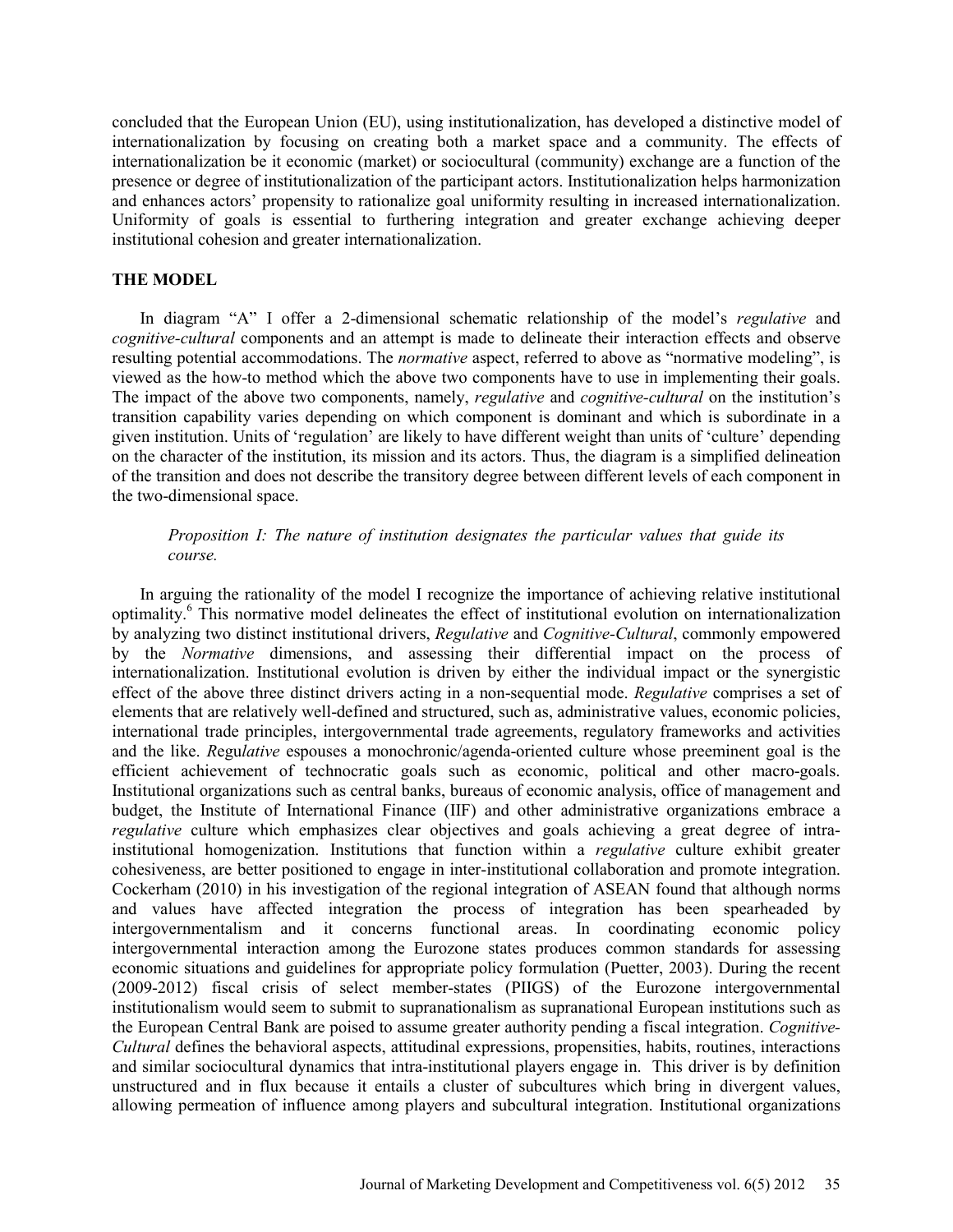that are dominated by the *cognitive-cultural* component would include civil and community organizations, social advocacy groups, civil society organizations, and international or non-governmental organizations (INGOs/NGOs). Such organizations are dominated by culture whose ethos reflects the personality traits of the participants and determines their behavior (McCrae, 2009). The institutional structure of such organizations is characterized by a distinct set of constraints that generate a specific administrative process and cultural behavior defined by relevant rules, norms and values (Howlett, 2003). Culture-dominated institutions are usually guided by a plethora of overlapping values which may act as agents of change bringing about much needed institutional flexibility. For instance, music, food and other global products may be used as a common platform with which to acculturate or bridge cultural or subcultural differences resulting in lessening cultural heterogeneity and achieving cultural competence. Cultural competence characterizes an organization's propensity to adapt and it is considered catalytic to an institution's continual evolution. Institutions can best achieve cultural competence by encouraging and incentivizing their actors to seek and, in fact, embrace such idiosyncrasy. In a globalizing environment local-global interconnectedness presents an opportunity for social actors to help socialize shared systems of social representations and promote transnational relations (Mato, 2008). The institutional identity of *cognitive-cultural* driven organizations is characterized by its focus on *relationships*. The development of such relationships is largely influenced by the degree of harmony of cultural values that dominate the organization. The more conflated or the greater the alignment of diverse cultural values the deeper the organizational harmony and the greater the institutional effectiveness. The *Normative* component includes the elements of norms, rules, customs, strategies and tactics. Normative elements or standards are used by any organization although for regulative-oriented organizations the use of normative elements is central to achieving their agenda-like goals. For instance, the normative elements to achieving economic goals would be stringently observed and be of coercive nature. Regulating the economic environment requires the use of principles, rules, guides/procedures, conventions, and standards that are formally contracted out to the actors using coercive power or rewards, economic or noneconomic, tangible or intangible. Such normative regime is intertwined with the *regulative* and *cognitive-cultural components* and it is defined as *normative* modeling. Normative modeling is reflective of the configuration of power which is exercised by the actors in their mutual exchange (Braithwaite and Drahos, 2000). The normative regime is used in order to harmonize, regulate and monitor actors' interactions and exchange with each other as they seek to carry out their commitments and achieve mandated organizational goals (Lopes Cardoso and Oliveira, 2011). A normative regime may best be viewed as the catalyst that expedites and/or confirms the likelihood that organizational goals will be accomplished. By contrast, a nongovernmental organization pursuing a social goal would employ normative elements that would be more yielding or less coercive. The EU represents a paradigm of how the symbiosis of regulative and cognitive-cultural orientations has helped its institutional evolution and Europeanization. The White Paper of the European Commission states that the EU's legitimacy depends on involvement and participation and not solely on its ability to remove barriers to trade or to complete an internal market. The development of the EU has been the result of member-state relations that hinge on cooperation and partnership rather than competition and conflict (Laffan, 2001).

## *Proposition II: Orderly institutional evolution may best be achieved by maximizing the interactivity between, and by harmonizing the interaction of, the regulative, cognitivecultural components and normative modeling.*

In assessing institutional evolution it is useful to consider the condition of reflexivity that characterizes the impact of institutions upon actors and vice versa. Institutions are formed through individuals' initiatives and thus they are subject to their cognitive-cultural influence but reflexively individuals are also influenced by institutional goals (Sparti, 2001). This bidirectional relationship is a core issue that determines the evolution of institutionalization, be it national or supranational, its impact on its identity and its effect on inter-institutional congruence. In a globalizing environment such relationship although it may also produce institutional divergence, depending on the relative influence of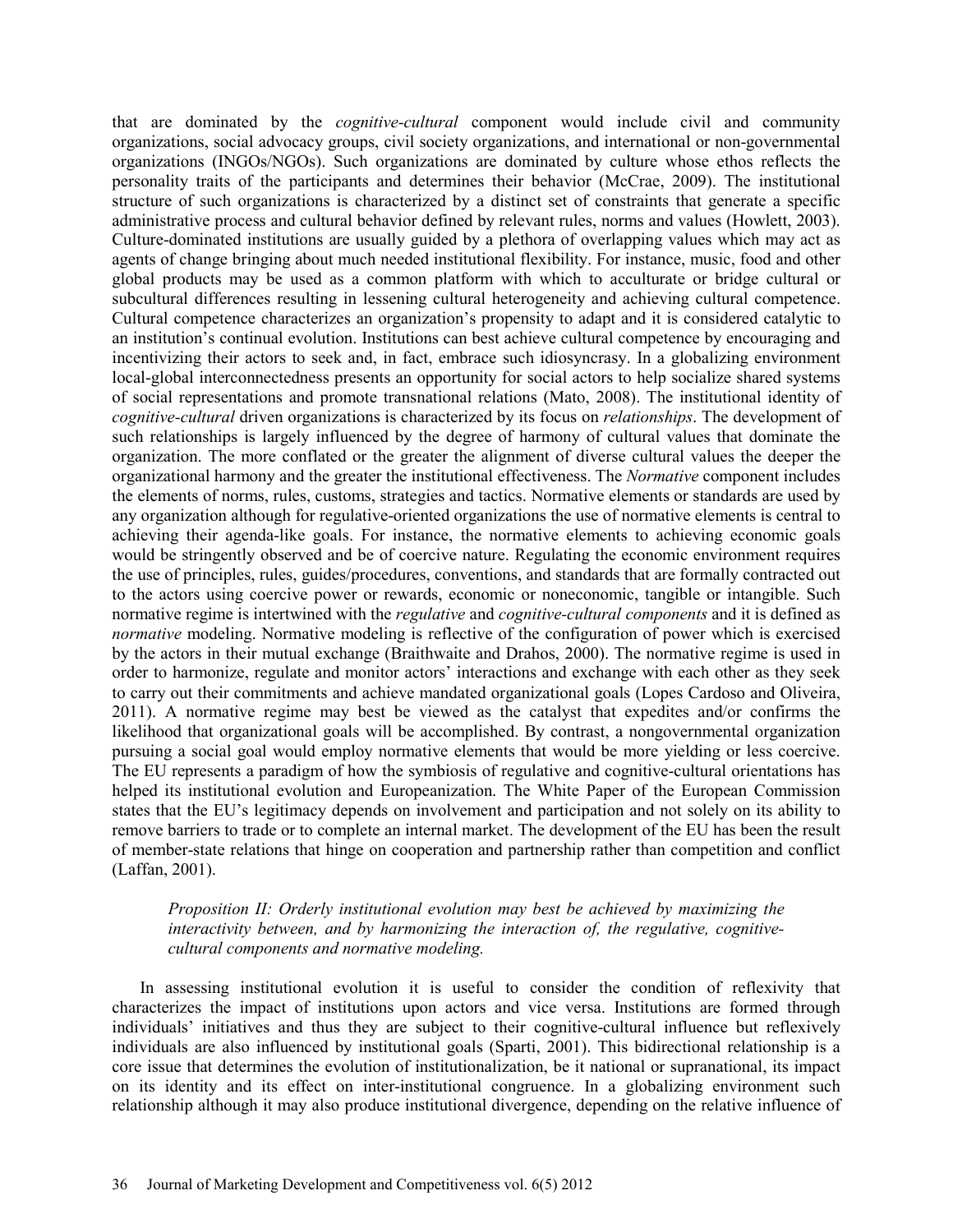the institution and its actors, gives legitimacy to the process of institutional homogeneity as values permeate in both directions cultivating institutional congruency. Inter-institutional homogenization, on the one hand, may be empowered by how functional or normative the institutional models are and how congruent are the actors' cognitive idiosyncrasies. On the other hand, inter-institutional divergence is produced by defensive normative and cognitive elements and by expedient institutional autonomies or by the institutional scope for independence (Beckert, 2010). For instance, in Islamic institutions the rule of law and the functioning of a market economy are subservient to autocracy. By contrast, the scope of institutions that are dominated by values such as the rule of law and a market economy would be different accentuating a potential inter-institutional divergence and incongruence which is likely to impede a crossborder institutional symbiotic collaboration and possible supranational institutionalization. Supranational institutions have resulted from the alignment of functional goals of national or lower level institutions which under the supranational design gradually become congruent. For instance, in the 1950s and 1960s the European Coal and Steel Community (ECSC), the European Economic Community (EEC) and the European Atomic Energy Community (Euratom) merged under a single institutional framework that gave rise to what we now know as the EU. The seventeen national central banks of the Eurozone have to embrace the monetary policy of the European Central Bank (ECB), which is primarily price stability. The above cases are a manifestation of how institutions with functional goals rely on formal authority to implement their agenda. Furthermore, the sociocultural disparity between the northern and southern flank of the Eurozone has been the likely cause of fiscal disharmony within it. So, institutional development is best accomplished by the optimum interaction of functional (regulative) and cultural (cognitive) elements that produce an institutional social environment with greater catalytic power with which to promote change and achieve greater integration. Such institutional development would culminate in supranational institutionalization which can encourage the incremental globalization of cultural assets and effectively promote intercultural harmonization. It would not be orthogonal to suggest that intercultural harmonization would allow a more effective use of institutional regulative power resulting in a greater and more predictable advancement of internationalization. Moreover, ensuring congruency between espoused and enacted values, among the institution's membership, as well as economic and political influences can help establish internationalization as an institutional priority (Agnew and VanBalkom, 2009). Diagram "A" shows the evolution of the *regulative* and *cognitive-cultural* drivers and it depicts their interactive effects upon institutional progression.

## *Proposition III: Institutional evolution is effected endogenously, from organizational actors, and exogenously from political, economic and social micro or macroenvironmental forces.*

Quadrant A includes institutions whose *regulative* and *cognitive-cultural* impact is of low intensity portraying an institutional framework that is *low-key/passive* in its propensity to evolve and it would be considered laggard and unresponsive to supra-institutional agendas. Such institutional passivity is generated from within either by intra-institutional actors or by institutional values or qualities. For instance, in Hungary the prevalence of distrust towards the elite has given rise to economic populism making fiscal adjustments more difficult and governance ineffective (Győrffy, 2006).

The assumption upon which the proposal for Quadrant A is built is that institutions are naturally entrenched and insulated from outside formal or informal influence. Quadrant B represents institutions whose *regulative* elements dominate those of *cognitive-cultural*. Institutions in which *regulative* elements dominate are considered *progressive/responsive* providing strong institutional logics and proclivities for inter-institutional cooperation and supranational institutionalization. Such institutional environment would be most supportive of internationalization because their agendas are normally dominated by, or are oriented toward, economic expediencies. For instance, supranational institutions such as the IMF and the WTO whose agenda has been mainly the recovery of economies and/or economic growth have contributed to internationalization. The European Institute of Technology (EIT), launched by the EU, is mandated to redefine the governance of higher institutions in support of a knowledge-based economy for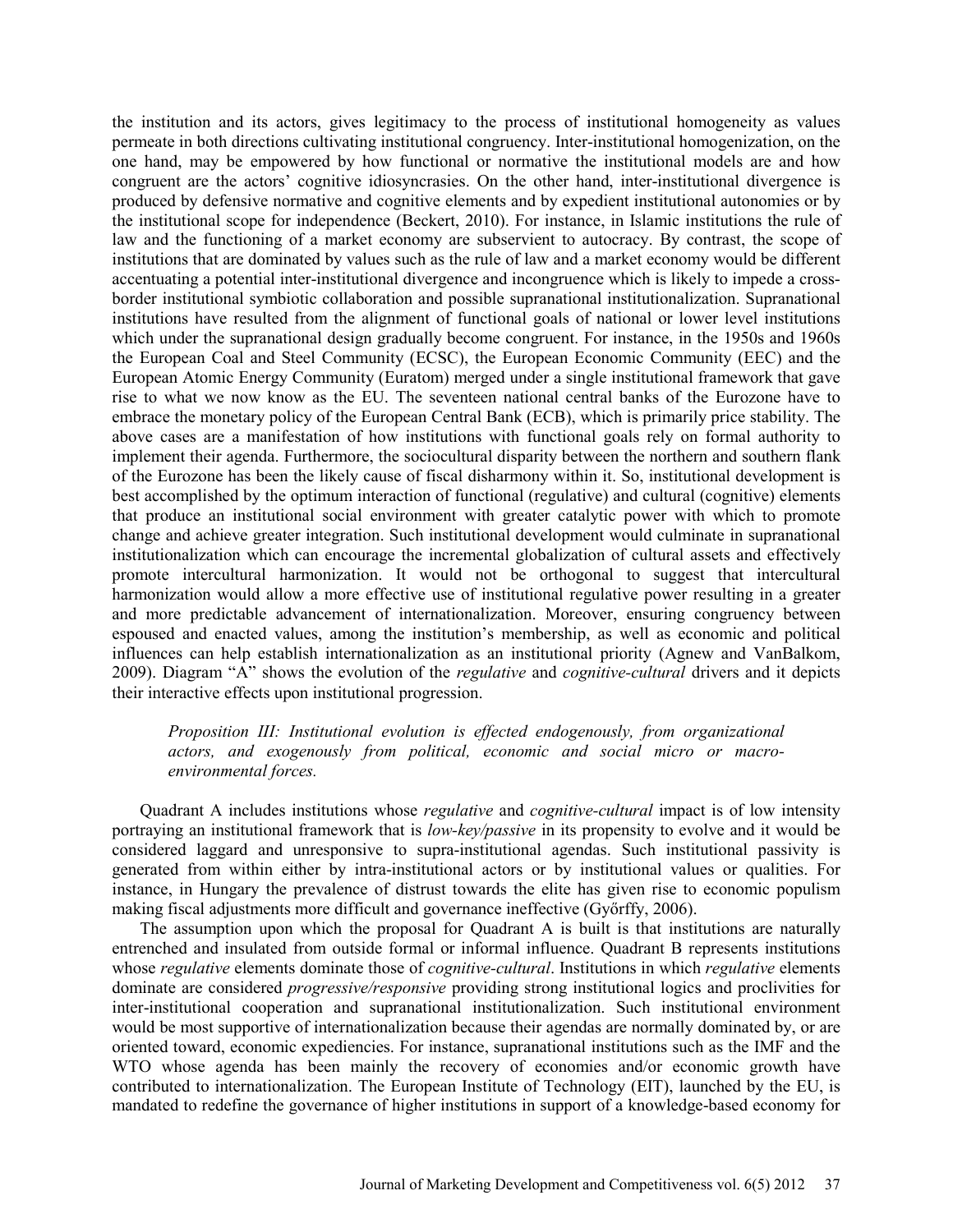EU's economic and social development (Jones, 2008). The proposal for Quadrant B is built on the assumption that institutions are driven by technocratic agendas which are in tune with their organizational culture. Quadrant C would encompass institutions that score high on both *regulative* as well as *cognitivecultural* elements. Institutions in this category would tend to be by definition *accommodative/adaptive*. Furthermore, the institution's propensity to accommodate institutionalization would depend on the degree of alignment and congruence between the institution's regulative and cognitive-cultural elements with those of other institutions. The greater the likelihood of a symbiotic relationship between institutions the greater their favorable effects on internationalization. The best strategic contribution to strengthening the capacity of institutions is to explore the relationship between individuals' identity, values and purpose and the institution's performance, systems and structure, as this can maximize institutional effectiveness and efficiency (Prempeh, 2003). The proposal for Quadrant C assumes that institutions show organizational flexibility and the propensity to foster a collaborative environment by which to promote commonly accepted goals. Quadrant D would define institutions that would score low on *regulative* and high on *cognitive-cultural* elements. Institutions in this domain would be dominated by socio-cultural agendas which would be responsive to subcultural values and would encapsulate diverse subcultural goals. Institutions in this quarter would be more constraining due to an esoteric-prone predisposition, causing conflict among subcultural actors, institutional cultural pluralism, and the relevant diffusion of authority. Bursens (2002) analyzing Belgium's and Denmark's ability to fulfill EU's directives found that Belgium's institutions were more constraining than those of Denmark and that the relatively unfavorable institutional context affected Belgium's ability to fulfill its implementation duties, concluding that institutions can have a constraining or an empowering impact. The complexity of Belgium's institutional context, influenced by both the northern and southern cultures, has made coordination of implementation efforts difficult. The assumption upon which the proposal for Quadrant D is based is that the core orientation of institutions originates from the socio-cultural values of the various participants in the organization, producing a fragmented and even a polarizing environment. Internationalization may be expedited through the interference of supranational organizations with either formal or informal authority. *Regulative*-oriented institutions have clearly a more quantifiable goal than institutions dominated by *cognitive-cultural* elements, whose scope usually centers on achieving some social goal. Institutions that are dominated by *regulative* elements may be used as catalysts for socializing institutions, which are guided by *cognitive-cultural* elements, into understanding, embracing and facilitating the process of internationalization and for mitigating potential inter-institutional dysfunctional exchange. Socialization of sociocultural institutions would not focus on changing the culture but rather it would seek to achieve cultural adaptation and values-harmonization so that optimality of exchange may be enhanced. Relative intercultural convergence enhances alignment of cultural goals producing institutional structures that accommodate economic development. For instance, EU's economic expediencies have degraded the importance and domination of member states' political ideology empowering the drive toward political unification. Olsson (2008) observed that changes in institutional structure may result from public intervention that would entail introducing new rules by which to govern actors' business behavior rendering a new improved institution more adaptable to the changing demands of the market environment. Jonnergard and Larsson (2007) suggested that regulatory processes help introduce regulatory changes which promote internationalization. The role of marketing is considered pivotal to the evolution of institutional structures, leading to internationalization. Domestic firms embark on their journey to becoming international using marketing technocracy which promotes their commercial goals by managing not only the technical aspects of marketing but also by assessing the impact of the given cultural or subcultural environment of the market. Understanding the foreign culture is indispensable to understanding behavior at the market place. Acculturation produces the framework for developing viable relationships through which the mutual interests of foreign marketers may be promoted. Relationship quality is defined by communication, cooperation, trust and commitment Kuhlmeier and Knight (2010), dimensions whose importance varies from culture to culture. Liang and Cherian (2010) conducted a study which showed that imagery generation differs in the Chinese and American cultures because Chinese and Americans have different views of self, ways of thinking, and mental processes. Lack of cultural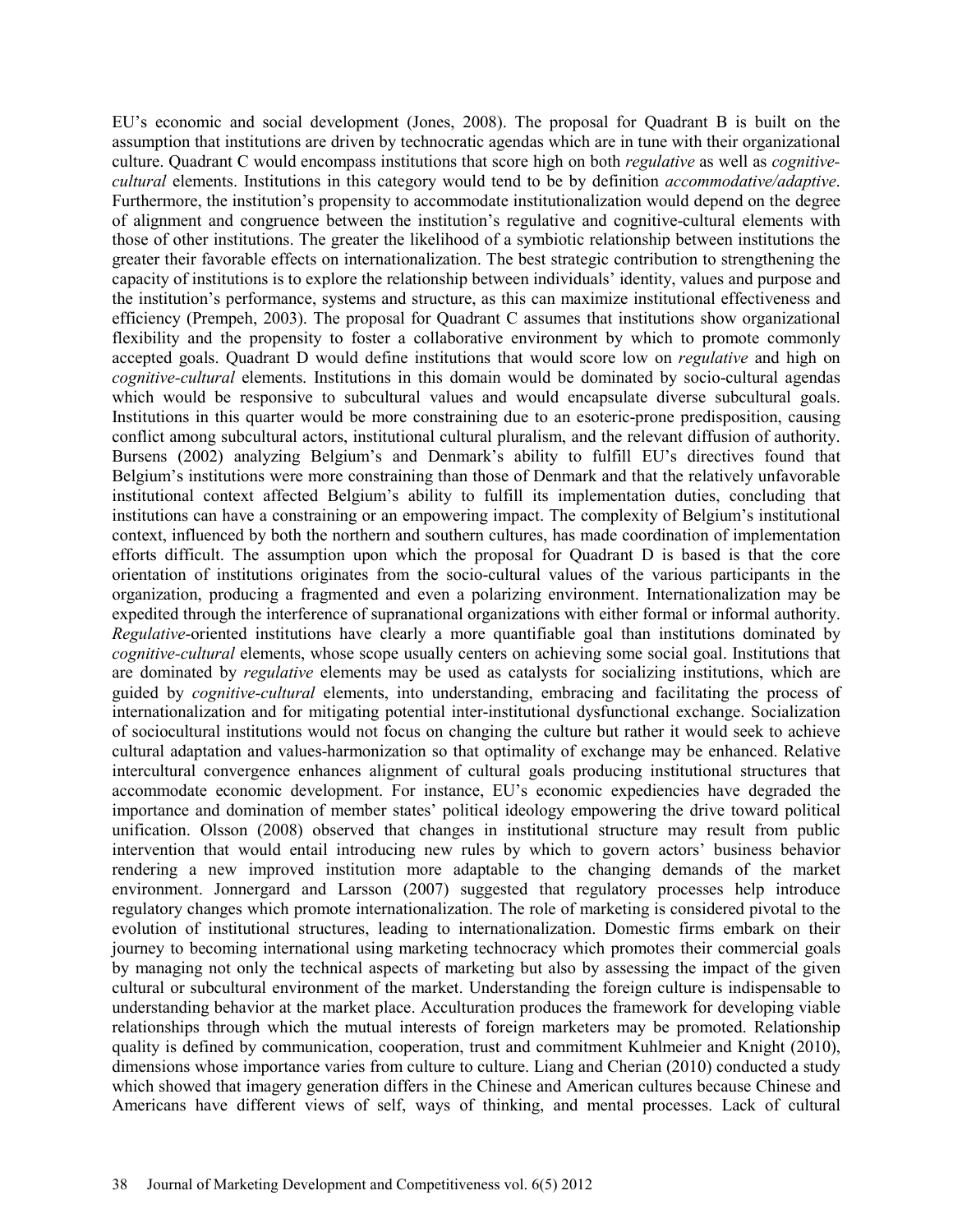sensibility or the inability to recognize the importance of attitudes and values to the success of a marketing mix, and that such attitudes and values change cross-country, results in marketing failure (Giannakopoulou et al. 2008). In terms of marketing's influence on institutional evolution, for instance, McNally and Griffin (2005) found that relationship marketing institutionalization is associated with increasing joint action and cultural control, making it a potential social institution. The ability of Marketing to integrate the *regulative* and *cognitive-cultural* components of institutional frameworks accommodates and helps expedite the internationalization of markets. Institutional logics, whether *regulative* or *cultural-cognitive*, welcome the impact of marketing technocracy on their evolution because it helps them achieve economic goals as it secures the orderly progression of their socio-cultural identity. Marketing offers a set of skills which work to the interests of both the organization and its people by aligning such interests, increasing organizational cohesiveness and enhancing institutional evolution. On the other hand, institutionalization processes help legitimize the impact of marketing and proliferate its use for harmonizing disparate institutional goals. Such processes seek to reach both economic and noneconomic ends, albeit to a different degree for different organizations. Marketing is deemed to have catalytic impact in moving institutions along through the various quadrants and in helping them upgrade to the Progressive/Responsive quadrant B. Each quadrant in the model requires that marketing employs a distinct approach in helping the institutions of the given quadrant evolve. Institutions in quadrant A may be helped by marketing's capacity to generate demand which gradually fosters the need for exchange with other institutions. For instance, global trade has propelled and expedited the internationalization of wellentrenched national labor unions. In quadrant B institutions apply sophisticated marketing which may further enhance the effectiveness and efficiency with which these institutions operate. For instance, transnational organizations have solidified their presence in the new global economy through the optimum integration of *efficiency* and *customization* strategies. In quadrant C marketing's role is integrative and its impact strategic because of its sui generis capability to use cognitive-cultural elements in order to advance regulative goals and synergize the collaboration between regulative and cognitive cultural elements. For instance, educational institutions use social media and relevant marketing techniques in order to reach regulative goals, as they maintain their institutional profile in the social space. Institutions in quadrant D would tend to use marketing in their quest to maintain their institutional status and promote their sociocultural values. Marketing techniques, such as analysis of psychographic profiles and attitudinal behavior, may be used to identify strategies that would promote intra-institutional harmonization and help accomplish institutional goals. For instance, nonprofit organizations or NGOs such as the World Social Forum may use marketing thinking in order to align their internal actors' potentially diverse goals and maximize the likelihood of achieving institutional objectives.

## **DISCUSSION**

Analysis presented infers that institutions are subject to endogenous and exogenous forces; they may have an economic or a socio-cultural agenda; they are dynamic and their evolution is continuous; they may be either formal or informal; they exhibit a composite of rational/objective and affective/subjective behavior; they pursue utility, although such utility is perceived differently by institutional actors, depending on institutional scope; and, that institutionalization processes depend on the scope of institutional goals. The internationalization of economies is best described as a dialectical process that depends on the rate and quality of evolution of institutionalization. Institutional evolution is thought to be relatively asymptotic as the *cognitive-cultural* elements are ingrained in every institution, even within those that are dominated by *regulative* elements. The core value of institutionalization, in the context of internationalization, is to help identify, cultivate and embrace common goals and bring about an efficient and systematic upgrade of subnational and national institutions progressively helping them to develop into transnational ones. Institutional clustering<sup>7</sup> may be used to facilitate inter-institutional congruence and achieve a more effective harmonization of diverse institutional values and a more efficient integration of relevant institutional goals. Institutional clustering may be vertical, horizontal or lateral. Vertical clustering would include institutions that are hierarchical in their structure, have technocratic or universal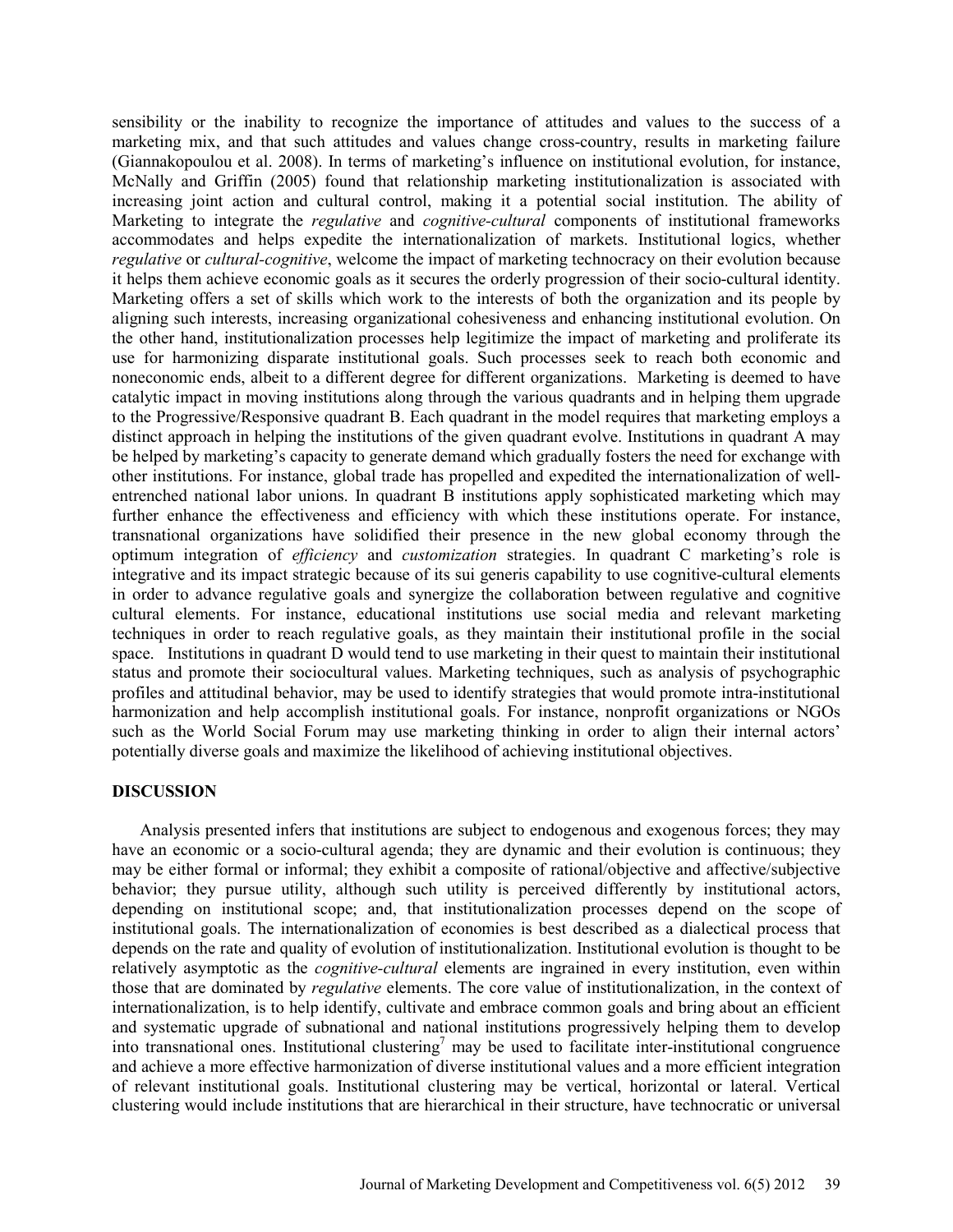goals to achieve and which goals are exogenously driven, such as international trade institutions. Horizontal clustering would comprise institutions that are relatively unstructured and organizationally flat, their agenda is largely polymorphic and their impetus is subjective, such as social or cultural institutions. Lateral clustering would include institutions that use hierarchy, they employ clear strategies and they usually pursue specific goals of a social nature, such as environmental NGOs. Institutions categorized under vertical clustering are likely to embrace a multi-institutional approach giving rise to supranationalism which is an effective institutional design for cross-border institutional integration. Vertically clustered institutions are by definition *regulative*, able to exercise leadership in influencing and in helping socialize horizontal and lateral institutions harmonizing relevant institutional goals and achieving inter-institutional congruence. Inter-institutional congruence generates attitudinal homogeneity among institutional actors, empowers institutionalization and promotes the internationalization of institutions which, in turn, creates an environment that favors the sustainable internationalization of markets. Institutionalization can help the internationalization process by acculturating the national and subnational markets into understanding and accepting the goals of internationalization and by helping such markets effectively and efficiently access the benefits of internationalization. On the basis of the model, depicted in diagram "A", there are three influencers to the evolution of institutionalization. These are: *goals*, *structure*, and, *actors-players*. The preeminent influencer which is thought to dominate the process of institutionalization and its evolution is *goals*. Goals, once articulated, dictate the appropriate *structure* that should be employed to optimally facilitate the achievement of those goals. The quality of impact of *actors-players* will be determined by their socio-cultural identity and how such identity may influence their predisposition to achieving set goals. The entrenched character of socio-cultural imperatives and exclusives define cultural differences and promote a chasm between cultures increasing environmental uncertainty and mistrust. The threat of such discontinuities may be moderated through a set of institutional goals that promote "common" value-propositions, establish a culture of governance, encourage inter-cultural confidence and trust producing inter-institutional convergence that contributes to the proliferation of internationalization. The core value of this study has been to shed light onto how institutionalization catalytically promotes internationalization of national markets and economic liberalization. The argument presented makes evident that stability and efficiency of international institutional frameworks are a composite effect of *regulative* and *cognitive-cultural* elements and that optimum institutional effectiveness results from a concerted effort of institutional actors to achieve functioning congruity. Diagram A would support the argument that institutions in quadrant B would evolve most efficiently and that institutions that reside in the other quadrants should be helped to move toward that cell. Further research might among others focus on how socio-cultural differences, among social actors, may best be alleviated or mitigated; how to moderate or lessen potential conflict arising from antagonistic behavior among groups in the sphere of socio-cultural elements; how to measure the impact of socio-cultural dissension on regulative institutions; how to assess the evolution and the process of socialization of institutions; how supra-institutionalization might more effectively expedite internationalization; how to assess the weight of *regulative* units and that of *cultural-cognitive* ones so that the composition of the 2-dimensional space becomes more relevant and meaningful; and, how to evaluate the impact of socio-cultural institutions on the rate and quality of internationalization.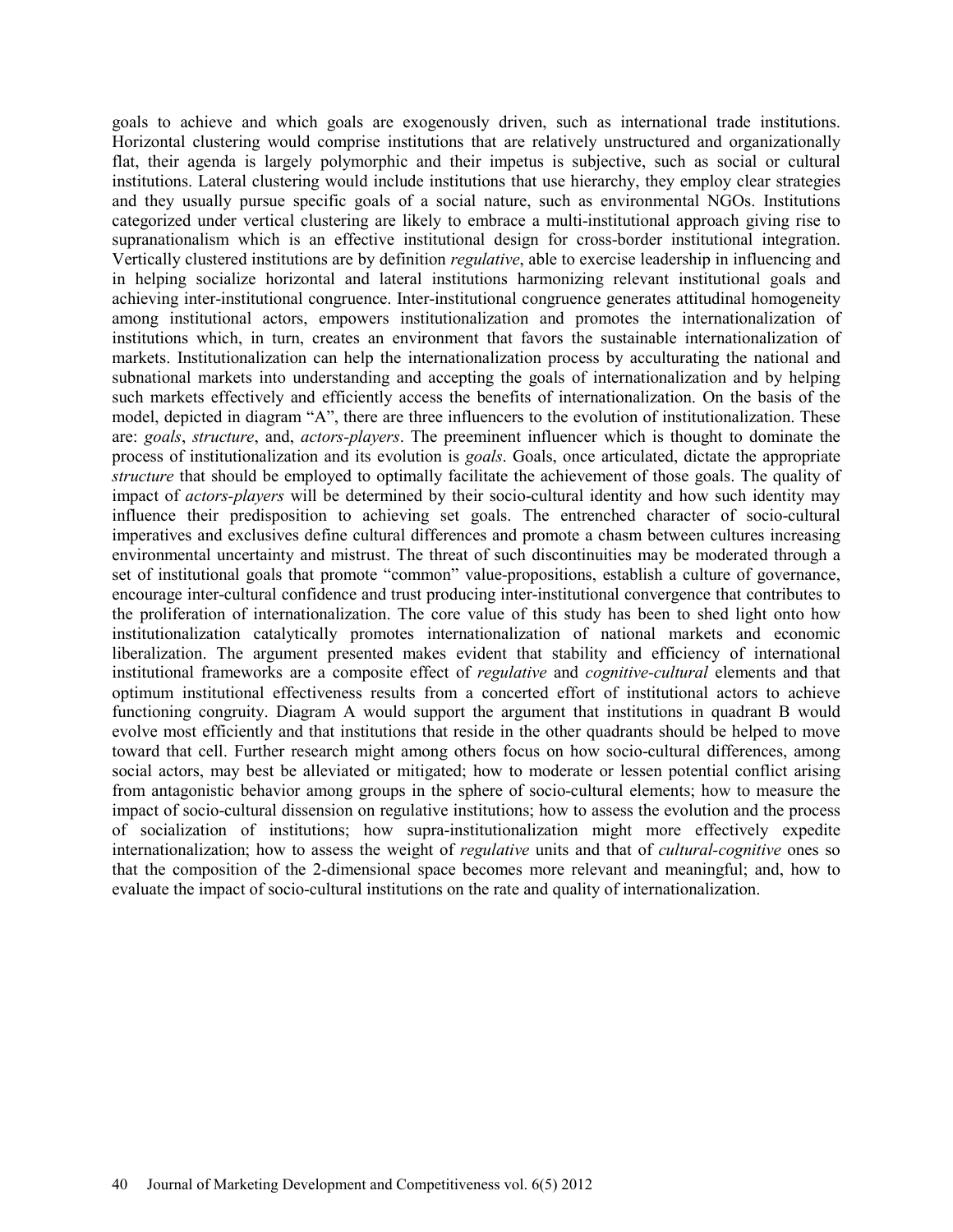## **DIAGRAM "A" INSTITUTIONAL EFFECT ON INTERNATIONALIZATION**



## **ENDNOTES**

- 1. Cultural distance determines the level of homogeneity between two cultures. That is, the greater the distance between two cultures the more heterogeneous the cultures are.
- 2. Cultural evolution underscores the dynamism and continuity of societal change which both stimulates and is stimulated becoming increasingly complex.
- 3. Cultural demythicization describes a system's approach which accepts cultural differences without allowing them to impede sociopolitical integration.
- 4. Cultural imperatives are defined as those customs or requirements that must be observed by those operating in that culture.
- 5. Inter-institutional congruence is achieved by harmonizing institutional values and aligning institutional goals producing an inter-institutional symbiotic relationship.
- 6. Relative Institutional optimality is defined as the evolutionary integrated growth and symbiosis of the *regulative* and *cognitive-cultural* modes of institutional development.
- 7. Institutional clustering defines a group of institutions whose values and goals are more homogeneous, and which employ similar strategies for accomplishing their goals.

#### **REFERENCES**

Agnew, Melanie; VanBalkom, W. Duffie (2009). Internationalization of the university: factors impacting cultural readiness for organizational change. *Intercultural Education*, vol. 20, issue 5, p. 451-462.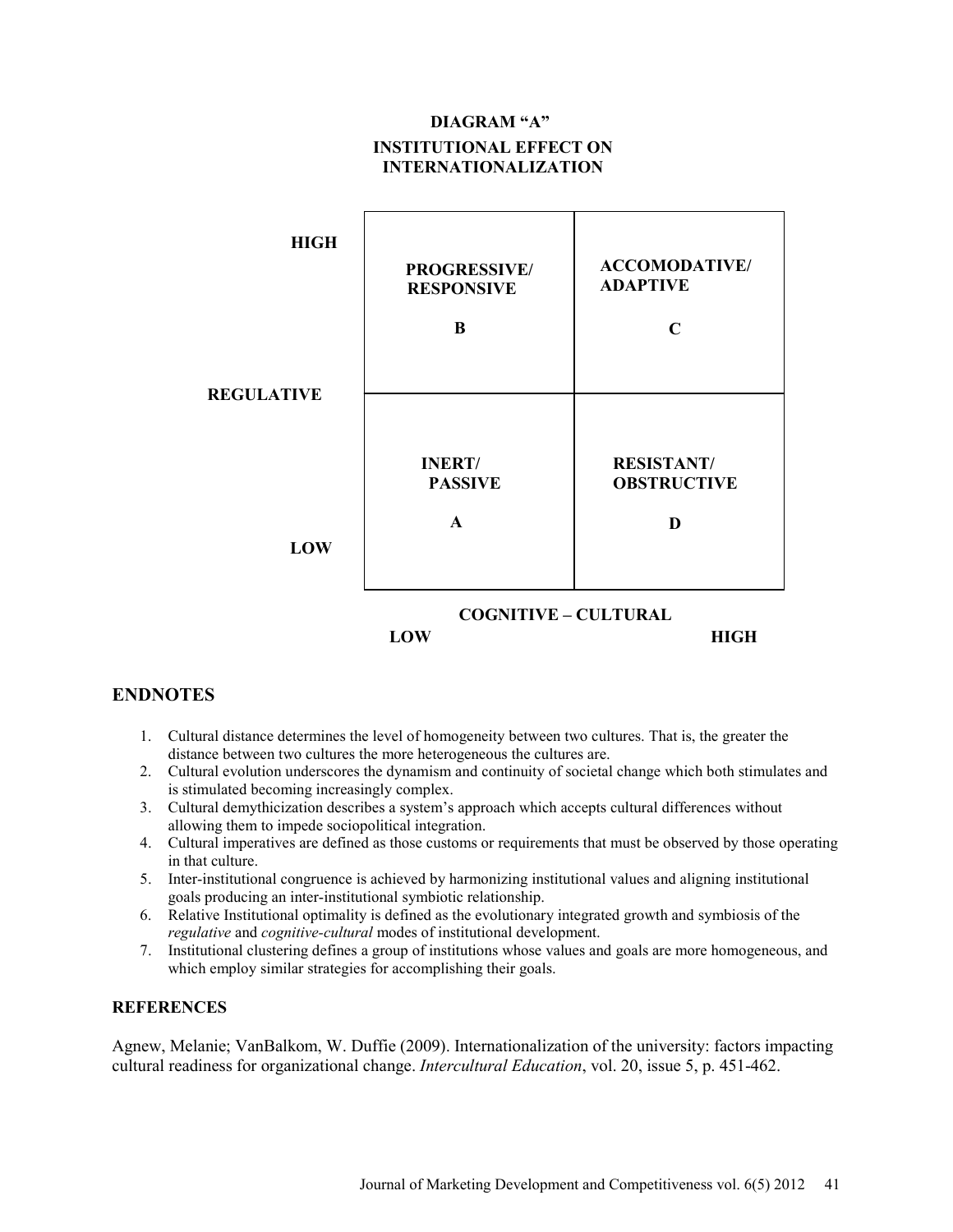Archer, M. (1995). Realist Social Theory: The Morphogenetic Approach. *Cambridge*: Cambridge *Unive*rsity Press.

Bangwayo-Skeete, Prosper F.; Rahim, Afaf H.; Zikshali, Precious, (2011). Does education engender cultural values that matter for economic growth? *Journal of Socio-Economics*, Vol. 40, issue 2, p. 163- 171.

Beckert, Jens (2010). Institutional Isomorphism Revisited: Convergence and Divergence in Institutional Change. *Sociological Theory*, vol. 28, issue 2, p. 150-166.

Beckmann, D., Menkhoff, L., Suto, M. (2008). Does culture influence asset managers' views and behavior? *Journal of Economic Behavior & Organization,* vol. 67, issue 3/4, p. 624-643.

Beichen, Liang; Cherian, Joseph (2010). Cross-Cultural Differences in the Effects of Abstract and Concrete Thinking on Imagery Generation and Ad Persuasion. *Journal of International Consumer Marketing,* vol. 22, issue 2, p. 187-198.

Bonikowski, Bart (2010). Cross-national interaction and cultural similarity: A relational analysis. *International Journal of Comparative Sociology,* vol. 51, issue 5, p 341.

Brousseau, Eric; Garrouste, Pierre; Raynaud, Emmanuel (2011). Institutional changes: Alternative theories and consequences for institutional design. *Journal of Economic Behavior & Organization*, vol. 79, issue 1/2, p. 3-19.

Brousseau, Eric; Raynaud, Emmanuel (2011). "Climbing the hierarchical ladders of rules": A life-cycle of institutional evolution. *Journal of Eco*nomic *Behavior & Organization*, vol. 79, issue 1/2, p. 65-79.

Bursens, Peter (2002). Why Denmark and Belgium Have Different implementation Records: On Transportation Laggards and Leaders in the EU. *Scandinavian Political Studies*, vol. 25, issue 2, p. 173.

Chorev, Nitsan (2005). The institutional project of neo-liberal globalism: The case of the WTO. *Theory & Society*, vol. 34, issue 3, p. 317-355.

Church, A. T., Anderson-Harumi, A.C., del Prado, A. M., et. al. (2008). Culture, Cross-Role Consistency, and Adjustment: Testing Trait and Cultural Psychology Perspectives. *Journal of Personality and Social Psychology,* vol. 95, No. 3, p. 739-755.

Cockerham, Geoffrey (2010). Regional Integration in ASEAN: Institutional Design and the ASEAN Way. *East Asia: An International Quarterly*, vol. 27, issue 2, p. 165-185.

Cornia, Alessio (2010). The Europeanization of Mediterranean journalistic practices and the Italianization of Brussels: Dynamics of the interaction between EU institutions and national journalistic cultures. *European Journal of Communication*, vol. 25, issue 4, p. 366-381.

DiMaggio, Paul J.; Powell, Walter W. (1983). The Iron Cage Revisited: Institutional Isomorphism and Collective Rationality in Organizational Fields. *American Sociological Review*, vol. 48, issue 2, p. 147- 160.

Dubois, Vincent (2004). The dilemmas of institutionalization. *International Journal of Cultural Policy*, vol. 10, issue 3, p. 331-349.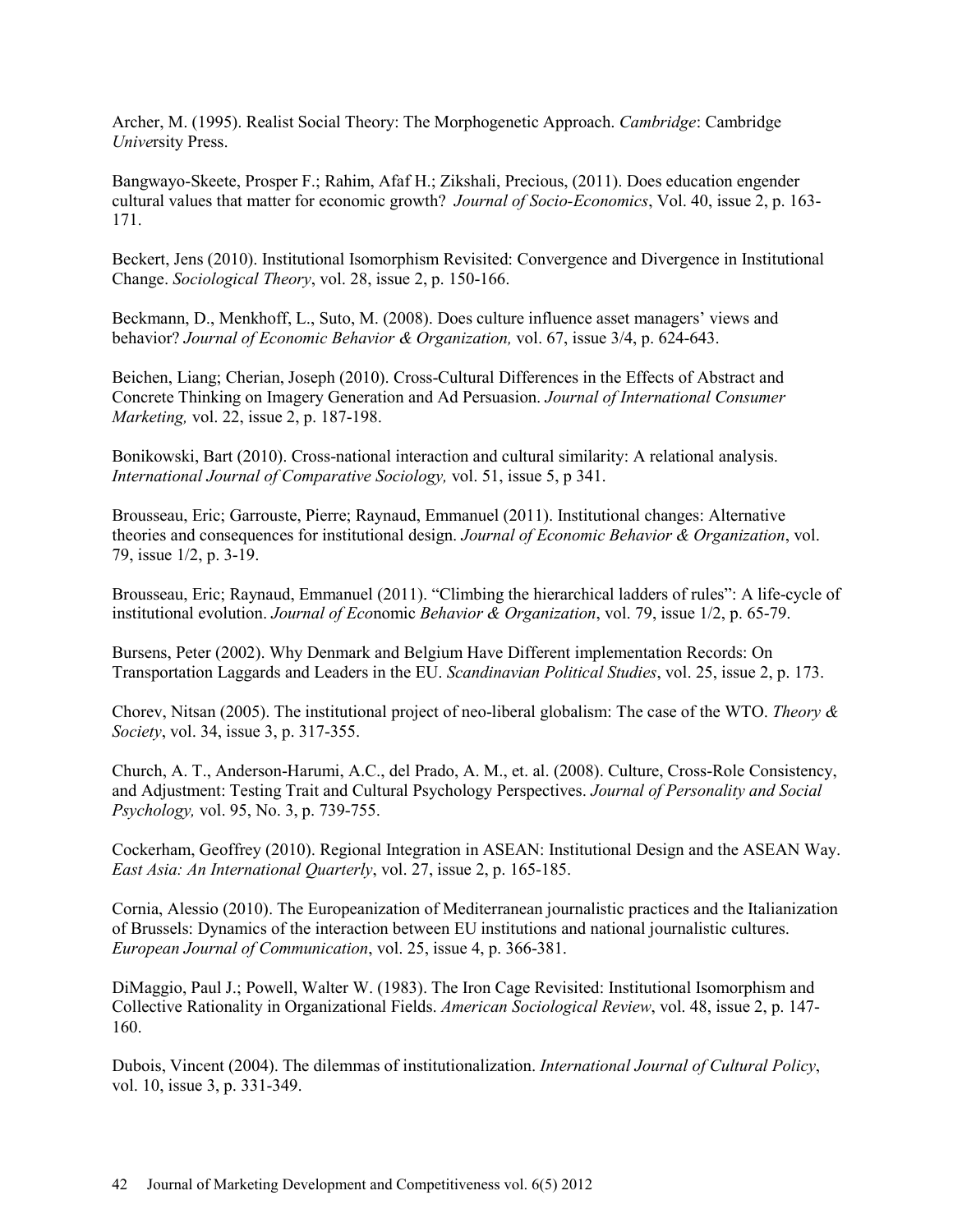Eckel, P. D., and Kezar, A. J. (2003). Taking the Reins: Institutional Transformation in Higher Education. Westport, Conn.: Praeger.

Elder-Vass, D. (2006). The Theory of Emergence, Social Structure, and Human Agency. *Unpublished PhD thesis*. Birckbeck College, London.

Enyedi, Zsolt; O'Mahony, Joan (2004). Churches and the Consolidation Culture: Difference and Convergence in the Czech Republic and Hungary. *Democ*ra*tization*, vol. 11, issue 4, p. 171-191.

Ferrari, Joseph R.; McCarthy, Brendan J.; Milner, Lauren A. (2009). Involved and Focused? Students' Perceptions of Institutional Identity, Personal Goal Orientation and Levels of campus Engagement. *College Student Journal*, vol. 43, issue 3, p. 886-896.

Fleetwood, Steve (2008). Institutions and Social Structures. *Journal for the Theory of Social Behaviour*, vol. 38, issue 3, p. 241-265.

Gershtenson, Joseph; Ladewig, Jeffrey; Plane, Dennis L. (2006). Parties, Institutional Control, and Trust in Government. *Social Science Quarterly*, vol. 87, issue 4, p. 882-902.

Geva-May, Iris, (2002). Cultural Theory: The Neglected Variable in the Craft of Policy activities. *Management Decision*, vol. 40, issue 6, p. 574-583.

Ghosh, Shubha (2005). Modeling Globalization from the Bottom Up: A Review Essay of John Braithwaite and Peter Drahos, Global Business Regulation. *Law & Society Review*, vol. 39, issue 4, p. 965-979.

Giannakopoulou, Christina; Siomkos, George; Vassilikopoulou, Aikaterini (2008). The Input of Psychology in Methodological Considerations of Cross Cultural Marketing Research. *European Journal of Scientific Research*, vol. 20, issue 2, p. 249-254.

Griffin, Keith (2003). Economic Globalization and Institutions of Global Governance. *Development & Change*, vol. 34, issue 5, p. 789-808.

Görg, Christoph; Brand, Ulrich (2006). Contested Regimes in the International Political Economy: Global Regulation of Generic Resources and the Internationalization of the State. *Global Environmental Politics*, vol. 6, issue 4, p. 101-123.

Groenewold, Nicolas; Sam Hak Kan Tang (2007). Killing the Goose that Lays the Golden Egg: Institutional Change and Economic Growth in Honk Kong. *Economic Inquiry*, vol. 45, issue 4, p. 787- 799.

Győrffy, Dóra (2006). Governance in a low-trust environment: The difficulties of fiscal adjustment in Hungary. *Europe-Asia Studies*, vol. 58, issue 2, p. 239-259.

Hassler, Markus (2006). The Indonesian consumer market for clothing: Institutions, firms and Orgaizational behaviors. *Singapore Journal of Tropical Geography*, vol. 27, issue 2, p. 150-162.

Heydemann, Steven (2008). Institutions and Economic Performance: The Use and Abuse of Culture in New Institutional Economics. *Studies in Comparative International Development*, vol. 43, issue 1, p. 27- 52.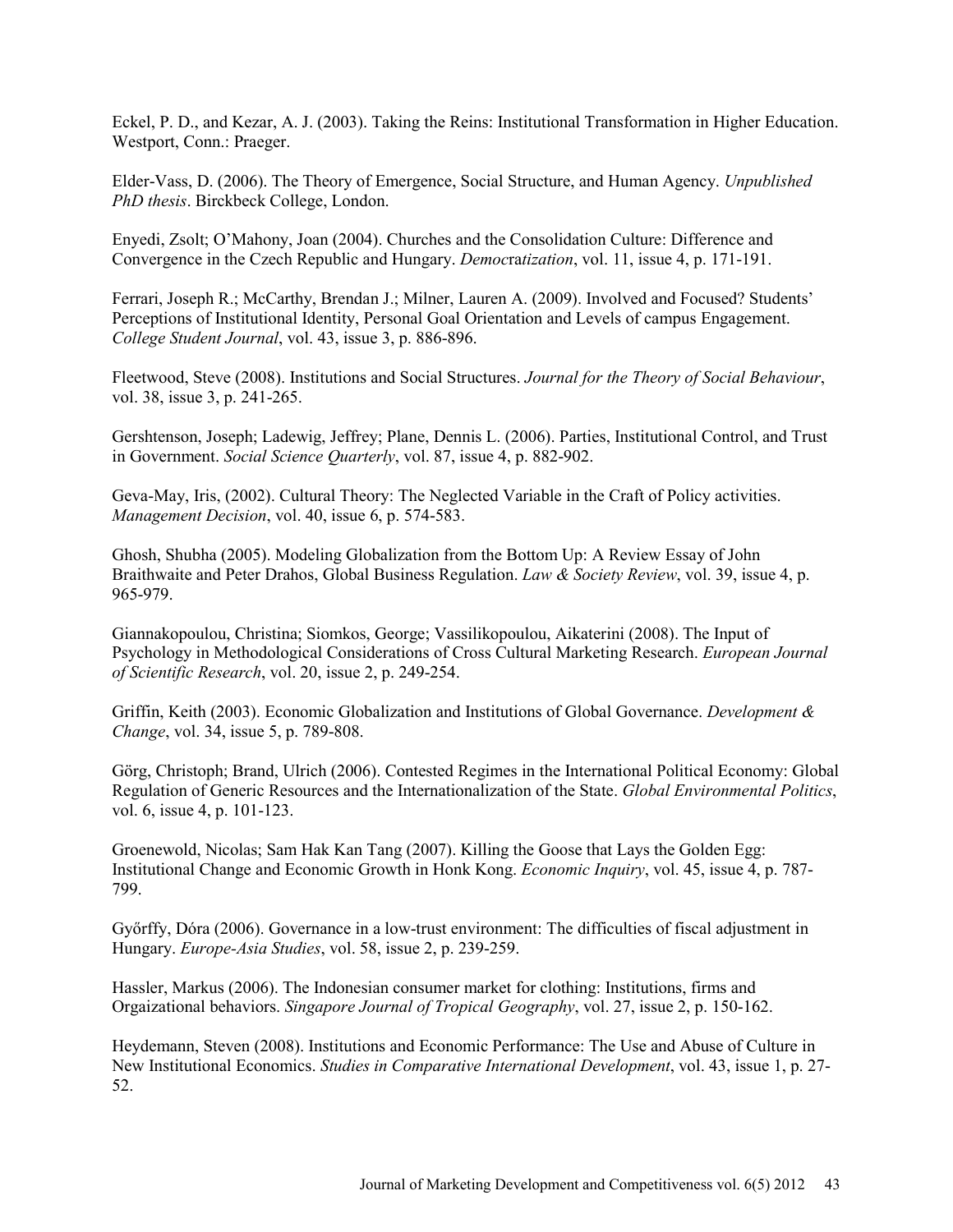Howlett, Michael (2003). Administrative styles and the limits of administrative reform: A neoinstitutional analysis of administrative culture. *Canadian Public Administration*, vol. 46, issue 4, p. 471- 494.

Jones, Peter D. (2008). The European Institute of Technology and the Europe of Knowledge: a research agenda. *Globalization, Societies & Education*, vol. 6, issue 3, p. 291-307.

Jonnergard, Karin; Larsson, Ulf (2007). Developing Codes of Conduct: Regulatory Conversations as Means for Detecting Institutional Change. *Law & Policy*, vol. 29, issue 4, p. 460-492.

Katsikas, Dimitrios (2011). Non-state authority and global governance. *Review of International Studies*, vol. 36, issue S1, p. 113-135.

Kloot, Bruce (2009). Exploring the value of Bourdieu's framework in the context of Institutional change. *Studies in Higher Education*, vol. 34, issue 4, p. 469-481.

Kuhlmeier, David; Knight, Gary (2010). The Critical Role of Relationship Quality in Small- and Medium-Sized Enterprise. *Journal of Global Marketing*, vol. 23, issue 1, p. 16-32.

Laffan, Brigit (1998). The European Union: a distinctive model of Internationalization. *Journal of European Public Policy*, vol. 5, issue 2, p. 235-253.

Laffan, Brigit (2001). The European Union polity: a union of regulative, normative and cognitive pillars. *Journal of European Public Policy*, vol. 8, issue 5, p. 709-727.

Leuenberger, Christine (2007). Culture of Categories: Psychological Diagnoses as Institutional and Political Projects before and after the Transition from State Socialism in 1989 in East Germany. *Osiris*, vol. 22, issue 1, p. 180-204.

Lewer, Joshua J.; Van den Berg, Hendrik (2007). Estimating the Institutional Effects of Religious Cultures on International Trade. *Kyklos*, vol. 60, issue 2, p. 255-277.

Loizides, Neophytos G (2009). Religious Nationalism and Adaptation in Southern Europe. *Nationalities Papers*, vol. 37, issue 2, p. 203-227.

Lopes Cardoso, Henrique; Oliveira, Eugenio (2011). Social control in a normative framework: An adaptive deterrence approach. *Web Intelligence & Agent Systems*, vol. 9, issue 4, p. 363-375.

Lopez, J.; Scott, J. (2000). Social Structure. *Buckingham*: Open University Press. Marini, Matteo, (2004). Cultural evolution and economic growth: a theoretical hypothesis. *Journal of Socio-Economics,* vol. 33, issue 6, p. 765-784.

Mathers, Rachel L.; Williamson, Claudia R., (2011). Cultural Context: Explaining the Productivity of Capitalism. *Kyklos*, Vol. 64, issue 2, p. 231-252.

Mato, Daniel (2008). Transnational relations, culture, communication and social and social change. *Social Identities*, vol. 14, issue 3, p. 415-435.

McCall, Lauren W. (2009). Cultural Adaptations After Progressionism. *Cross-Cultural Research,* vol. 43, issue 1, p. 72.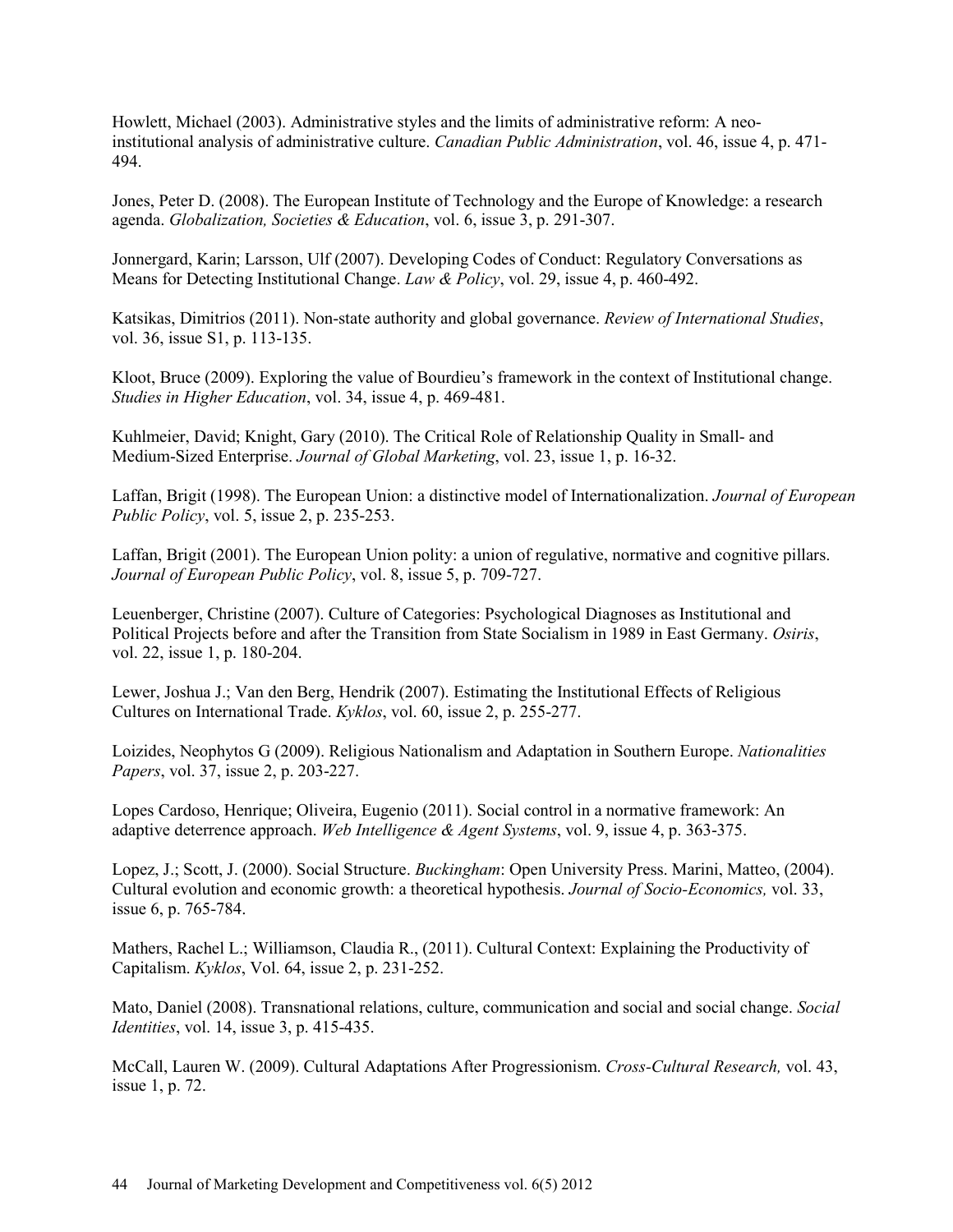McCrae, Robert R. (2009). Personality profiles of Cultures: Patterns of ethos. *European Journal of Personality*, vol. 23, issue 3, p. 205-227.

McLinden, Mike; Edwards, Corony (2011). Developing culture of enquiry-based, independent learning in a research-led institution: findings from a survey of pedagogic practice. *International Journal for Academic Development*, vol. 16, issue 2, p. 147-162.

McMahon, Patrice C. (2005). Triumph in Transylvania: Transnational networks and ethnic politics in Romania. *Conference Papers – International Studies Association*, Annual Meeting, Istanbul, p. 1-32.

McNally, Regina C.; Griffin, Abbie (2005). An Exploratory Study of the Effect of Relationship Marketing Institutionalization and Professional and Organizational Commitment in Business-to-Business Exchanges. *Journal of Business-to-Business Marketing,* vol. 12, issue 4, p. 1-39.

Mehta, Rajiv; Anderson, Rolph E.; Dubinsky, Alan J.; Polsa, Pia; Mazur, Jolanta., (2010). Managing International Distribution Channel Partners: A Cross-Cultural Approach. *Journal of Marketing Channels*, vol. 17, issue 2, p. 89-117.

Mullen, Michael R.; Beller, Eric; Remsa, Joseph; Cooper, Donald (2001). The Effects of International Trade on Economic Growth and Meeting basic Human Needs. *Journal of Global Marketing*, vol. 15, issue 1, p. 31.

Naurin, D.; Rasmussen, A*.* (2011). New External Rules, New Internal Games: How the EU Institutions Respond when Inter-institutional Rules Change. *West European Politics*, vol. 34, issue 1, p. 1-17.

Needham, Barrie; Segeren, Arno; Buitelaar, Edwin (2011). Institutions in Theories of Land Markets: Illustrated by the Dutch Market for Agricultural Land. *Urban Studies Sage Publications, Ltd.),* vol. 48, issue 1, p. 161-176.

Nivin, Steve., Plettner, David, (2009). Arts, Culture and Economic Development. *Economic Development Journal*, vol. 8, issue 1, p. 31-41.

North, Douglass C. (1990). *Institutions, Institutional Change and Economic Performance.* Cambridge: Cambridge University Press.

Olsson, Mats-Olov (2008). The Russian virtual economy turning real: Institutional change in the Arkhangel'sk forest sector. *Europe-Asia Studies*, vol. 60, issue 5, p. 707-738.

Önsel, Şule; Ülengin, Füsun; Ulusoy, Gündüz; Aktaş, Emel; Kabak, Özgür; Topcu, Y. İlker (2008). A new perspective on the competitiveness of nations. *Socio-Economic Planning Sciences,* vol. 42, issue 4, p. 221-246.

Parkera, Rachel; Parenta, Oleg (2009). Multi-level order, friction and contradiction: the evolution of Australian film industry policy. *International Journal of Cultural Policy*, vol. 15, issue 1, p. 91-105.

Parsons, Talcott (1934/1990). Prolegomena to a theory of social institutions. *American Sociological Review* 55:319-39.

Polychroniou, Constantine (2013). The impact of regulatory asymmetries in a globalizing environment. *International Journal of Economics and Business Research (forthcoming – anticipated for mid-2013).*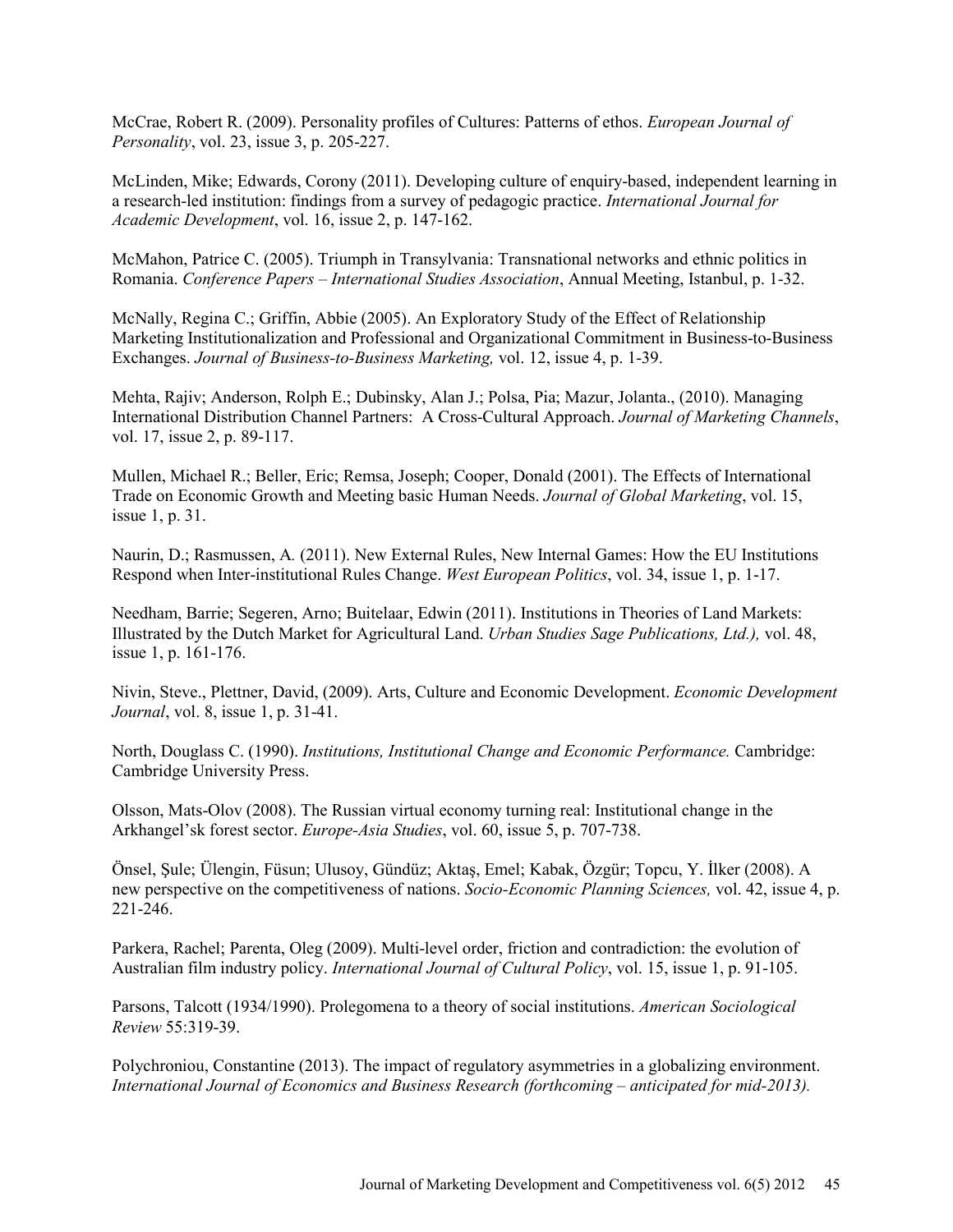Polychroniou, Constantine G. (1989). Global capitalism: A perspective of convergence. *Forum for Social Economics*, vol. 19, number 2, p. 55-67.

Powell, Walter W. (1991). "Expanding the scope of institutional analysis." In *The New Institutionalism in Organizational Analysis,* Walter W. Powell and Paul J. DiMaggio, ed. Chicago: University of Chicago Press.

Prempeh, E. Osei Kwadwo (2003). The international Financial Institutions and the Institution-Building Agenda: A Human Factor Critique. *Review of Human Factor Studies*, vol. 9, issue 1, p. 1-19.

Puetter, U. (2003). Informal Circles of Ministers: A Way Out of the EU's Institutional Dilemmas? *European Law Journal*, vol. 9, issue 1, p. 109-124.

Ritchie, Bryan K. (2005). Progress Through Setback or Mired in Mediocrity? Crisis and Institutional Change in Southeast Asia. *Journal of East Asian Studies*, vol. 5, issue 2, p. 273-313.

Sawyer, Erin N.; Kerr, William A.; Hobbs, Jill E.*,* (2008). Consumer preferences and the international harmonization of organic standards. *Food Policy*, vol. 33, issue 6, p. 607-615.

Sawyer, Erin N.; Kerr, William A.; Hobbs, Jill E.*,* (2009). International Marketing of Organic Foods: Consumers, Standards, and Harmonization. *Journal of International* F*ood & Agribusiness Marketing*, vol. 21, issue 1, p. 44-66.

Scott, W. Richard (2001). *Institutions and Organizations*. Thousand Oaks, CA: Sage, 2<sup>nd</sup> ed.

Shubin, Sergei (2010). Cultural exclusion and rural poverty in Ireland and Russia. *Transactions of the Institute of British Geographers*, Vol. 35, issue 4, p. 555-570.

Smajgl, Alex; Izquierdo, Luis R.; Huigen, Marco (2008). Modeling Endogenous Rule Changes in an Institutional Context: The Adico Sequence. *Advances in Complex Systems*, vol. 11, issue 2, p. 199-215.

Sparti, Davide (2001). Making up People: On Some Looping Effects Of the Human Kind – Institutional Reflexivity or Social Control? *European Journal of Social Theory*, vol. 4, issue 3, p. 331.

Taylor, Marcus (2010). Conscripts of Competitiveness: culture, institutions and capital in contemporary development. *Third World Quarterly*, vol. 31, issue 4, p. 561-579.

Wessels, Bernhard (2005). Roles and orientations of members of parliament in the EU context: Congruence or difference? Europeanization or not? *Journal of Legislative Studies*, vol. 11, issue 3/4 , p. 446-465.

Yongjin, Zhang (2003). Reconsidering the economic internationalization of China: implications of the wto membership. *Journal of Contemporary China*, vol. 12, issue 37, p. 699.

Yul, Sohn (2004). Venture Nurturing Developmental Style: A Comparative Study of Institutional Evolution in Japan and Korea. *Conference Papers -- American Political Science Association*, Annual Meeting, Chicago, IL, p. 1-25.